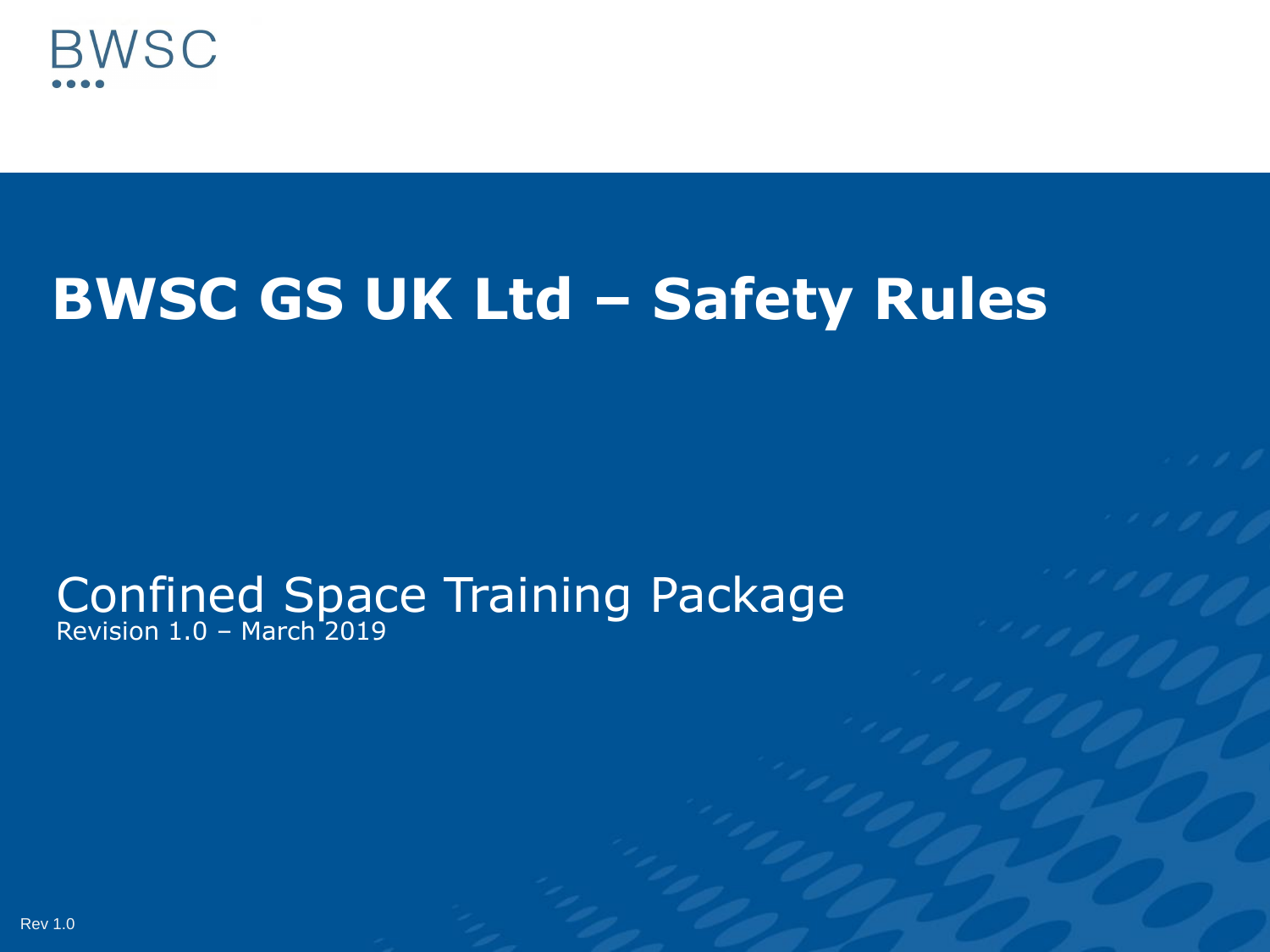### **Note:**

This training package is intended only to provide training and familiarity with BWSC GS UK Ltd Procedures and will satisfy requirements for entry into low risk Confined Spaces only.

ALL personnel entering the higher classification Confined Spaces, or those with more complex requirements as determined by a BWSC GS UK Ltd Safety Controller, will be required to hold a valid, in date, externally recognised training certificate demonstrating competence in Confined Space entry and working.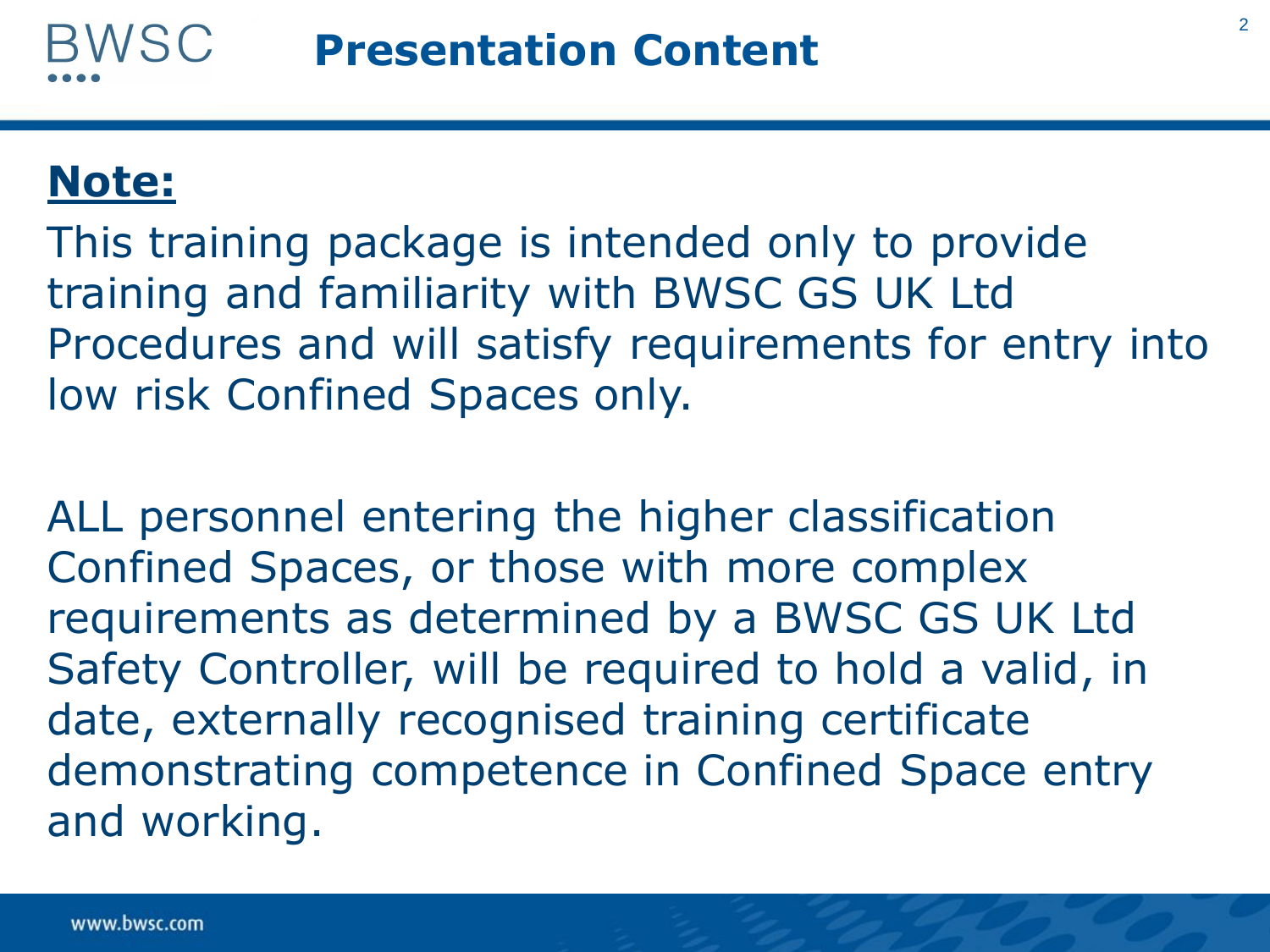This training is in 3 parts which covers all Confined Space Responsibilities:

- 1. Part 1 Standby Man
- 2. Part 2 Confined Space Entry Awareness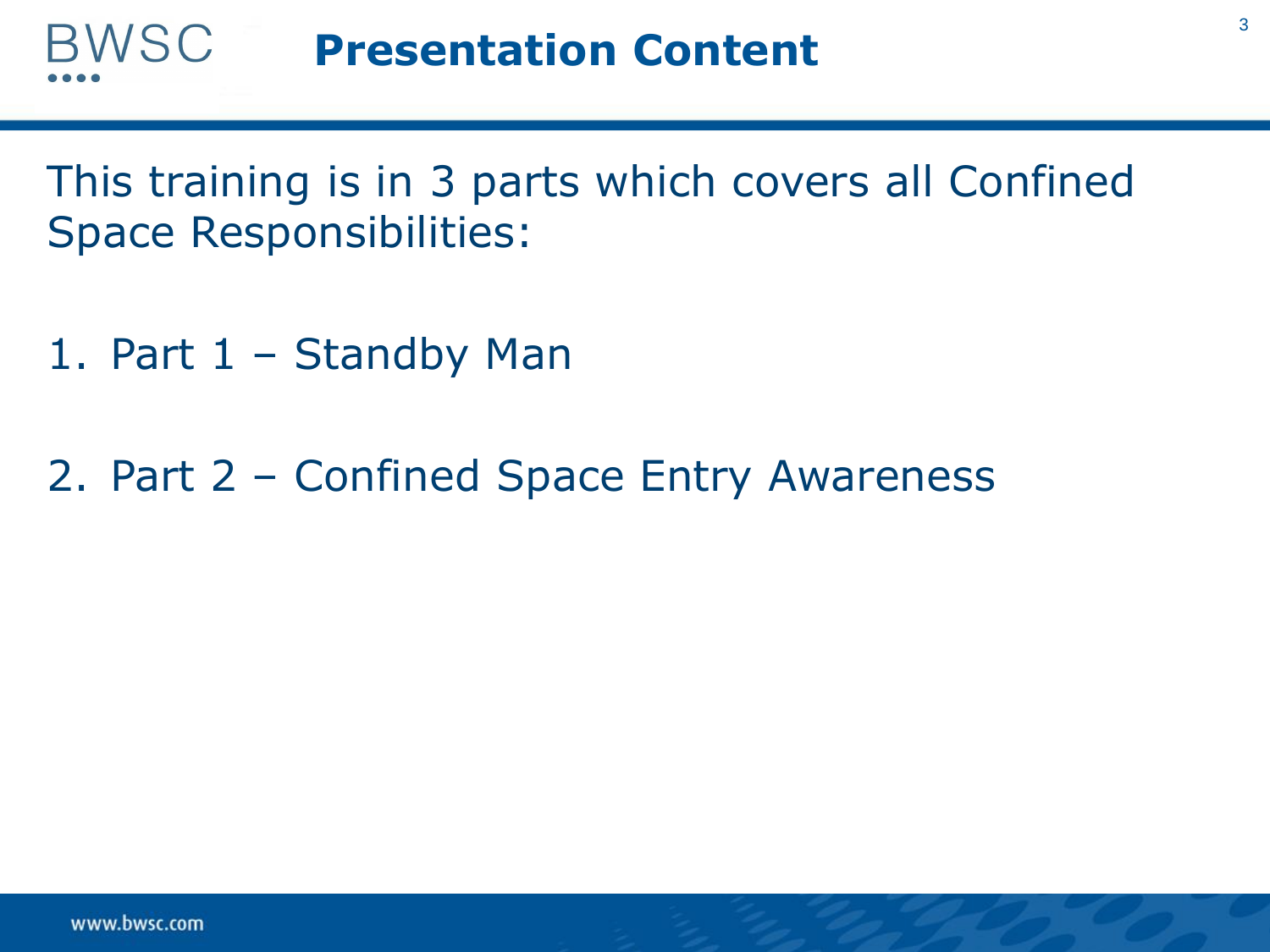

# **Confined Space Training**

### Part 1 – Standby Man

ALL Personnel associated with Confined Space Work must complete this part of the training and assessment.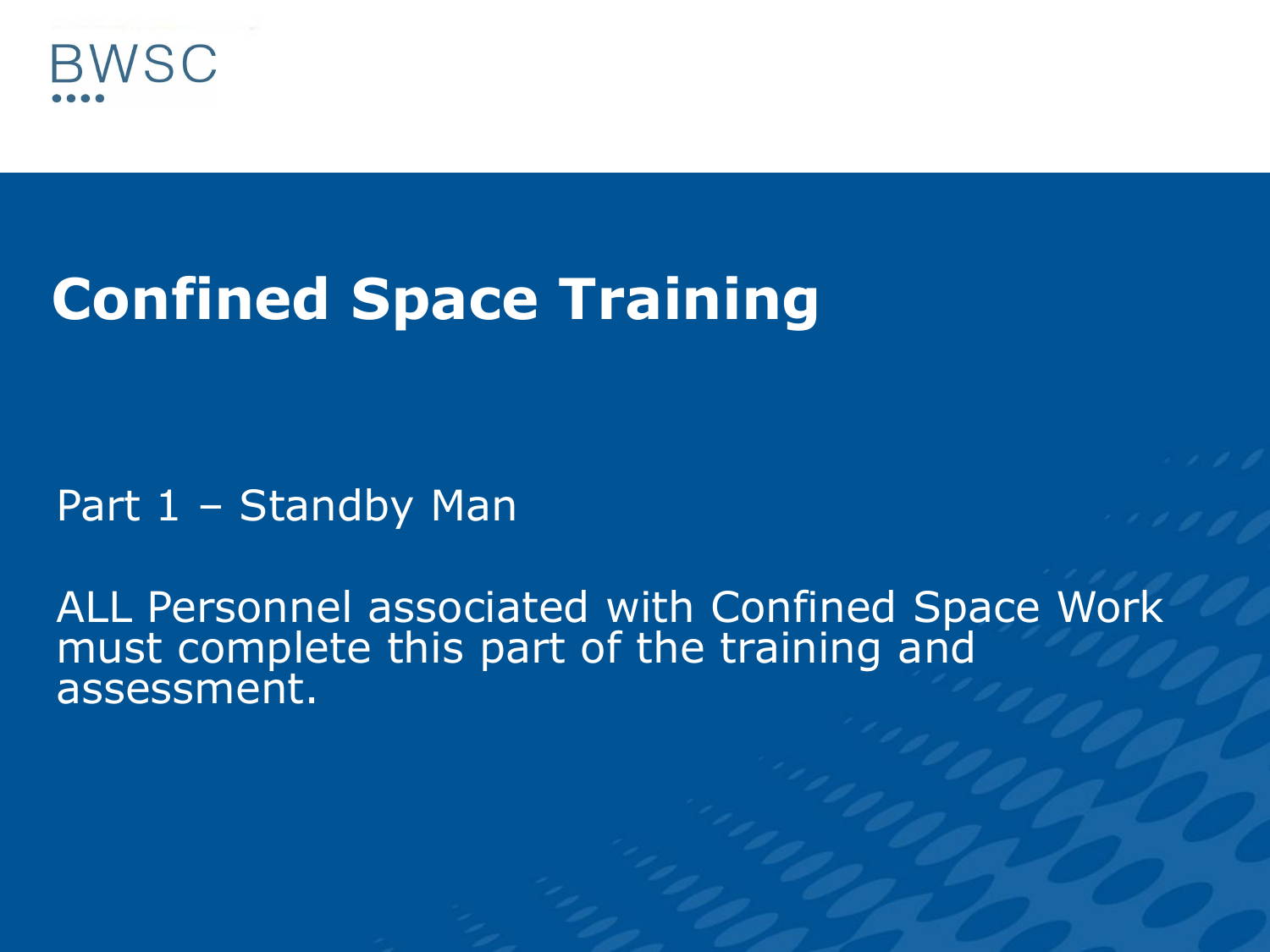#### **The role and Responsibilities of a Confined**  BWSC **Space Standby Man:**

The Standby Man shall:

- Remain outside the access/egress point at all times whilst the working party are within the Confined Space
- Under **NO** circumstances must the Standby Man enter the confined space
- Have established means of communication with person(s) within the Confined Space and with the Control Room in case of emergency
- Be competent in the use of the site radio and be aware of emergency contact numbers
- Keep a physical record of all persons inside the Confined Space at any one time
- Be aware of the **Gas Free Certificate** and when it is due to expire
- Ensure that all persons leave the Confined Space before it expires and inform the **Acceptor –Confined Space** in charge of the work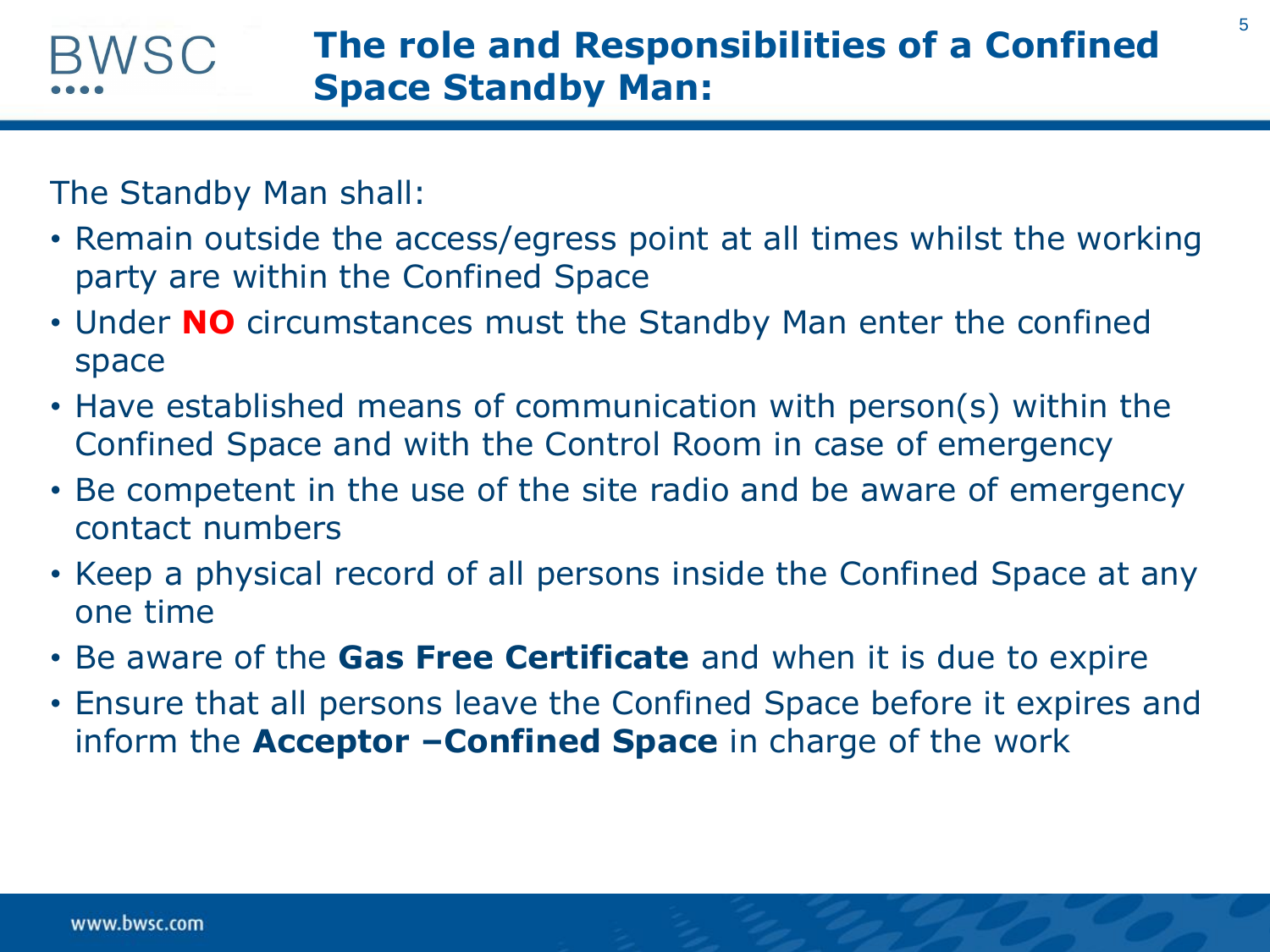

6

- Be aware of the Confined Space Notice(s) and check that the notice(s) are in place before allowing persons to enter the Confined Space
- If the site emergency alarm sounds, ensure all persons within the Confined Space leave immediately and report with them to the appropriate muster point
- Ensure good housekeeping access and egress points to remain free of obstructions at all times
- Not allow himself to be distracted from his duties as the Standby Man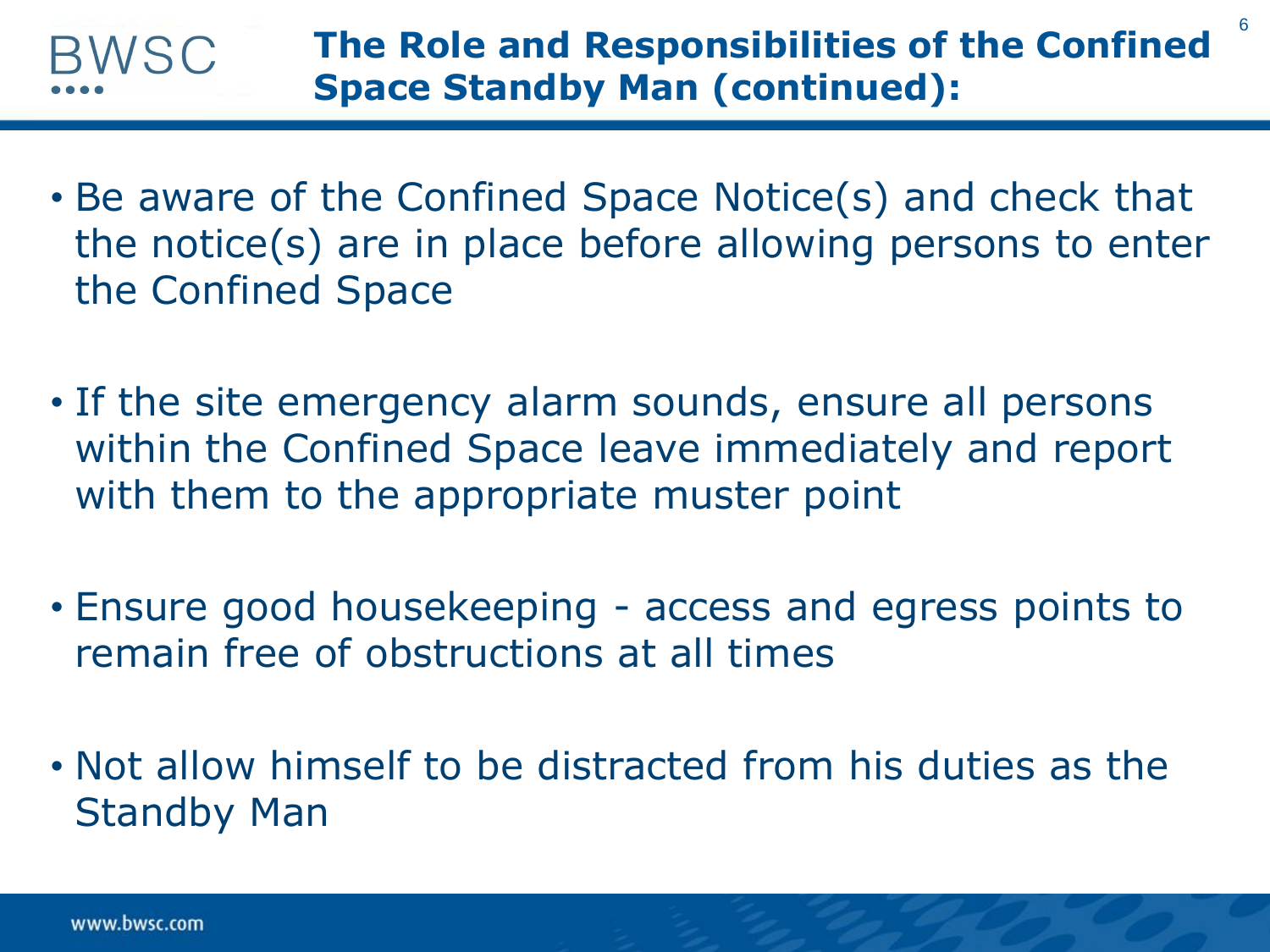

# **Confined Space Training**

### Part 2 – Confined Space Entry Awareness

ALL Personnel entering Confined Spaces must complete this part of the training and assessment.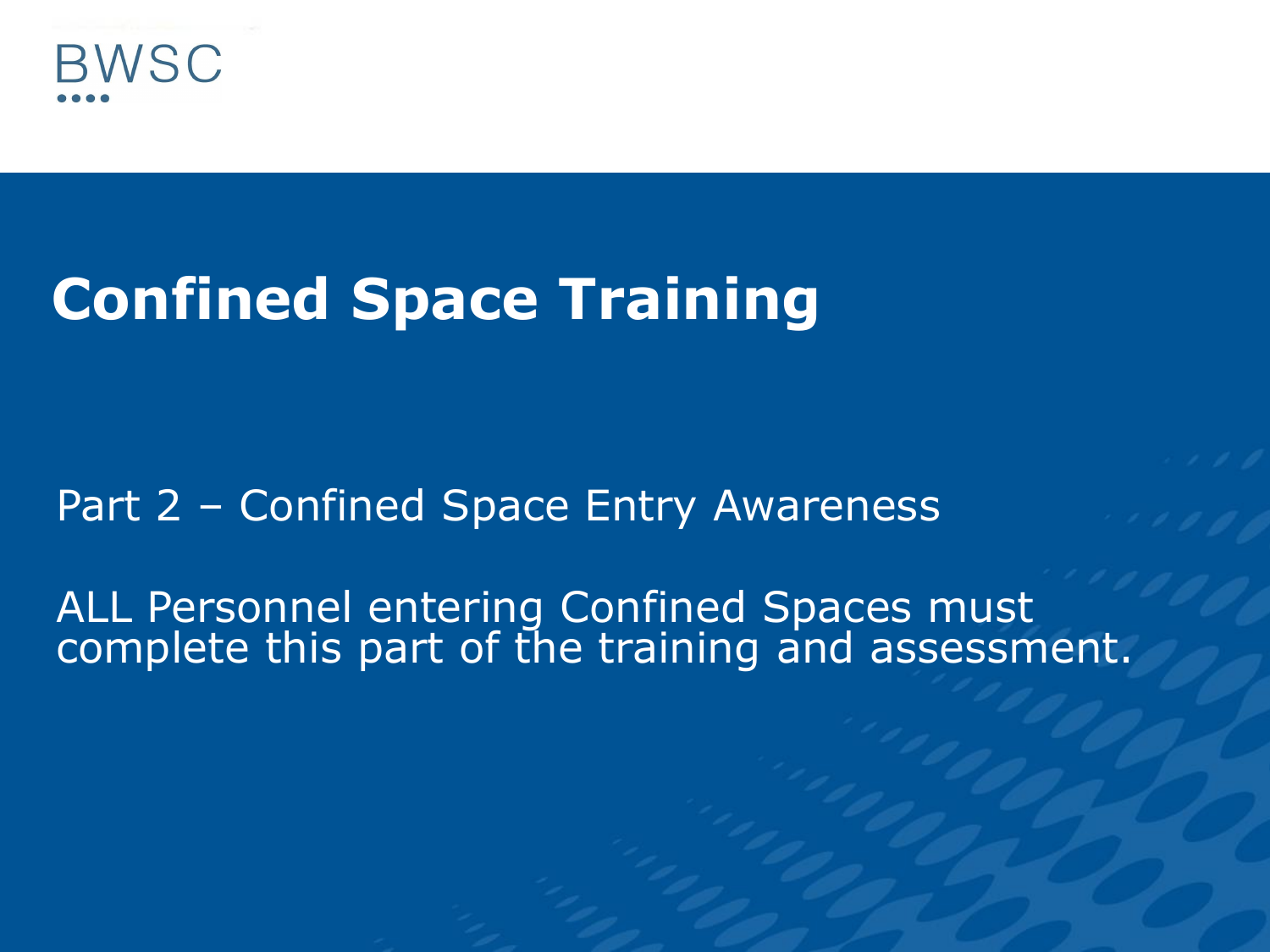### Confined Space Regulations require that personnel access into **Confined Spaces** should only be permitted if there is no **Reasonably Practicable** way of performing the task from outside the **Confined Space**

3WSC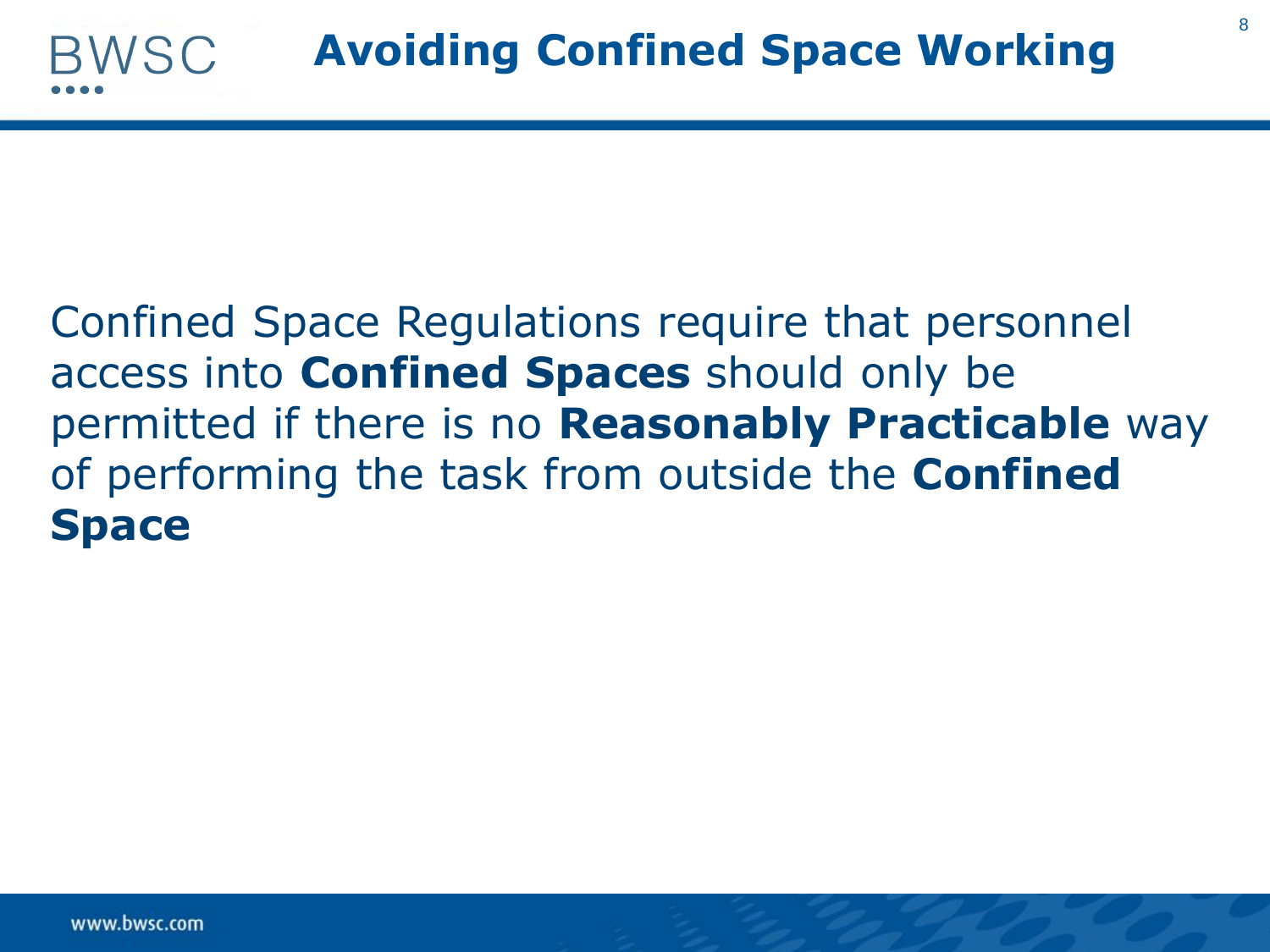From the Confined Spaces Regulations 1997:

*"confined space" means any place, including any chamber, tank, vat, silo, pit, trench, pipe, sewer, flue, well or other similar space in which, by virtue of its enclosed nature, there exists a reasonably foreseeable risk.*

This means that a 'confined space' must have both of the following defining features:

- It must be a space which is substantially (though not always entirely) enclosed: and
- One or more of the specified risks must be present or reasonably foreseeable

BWSC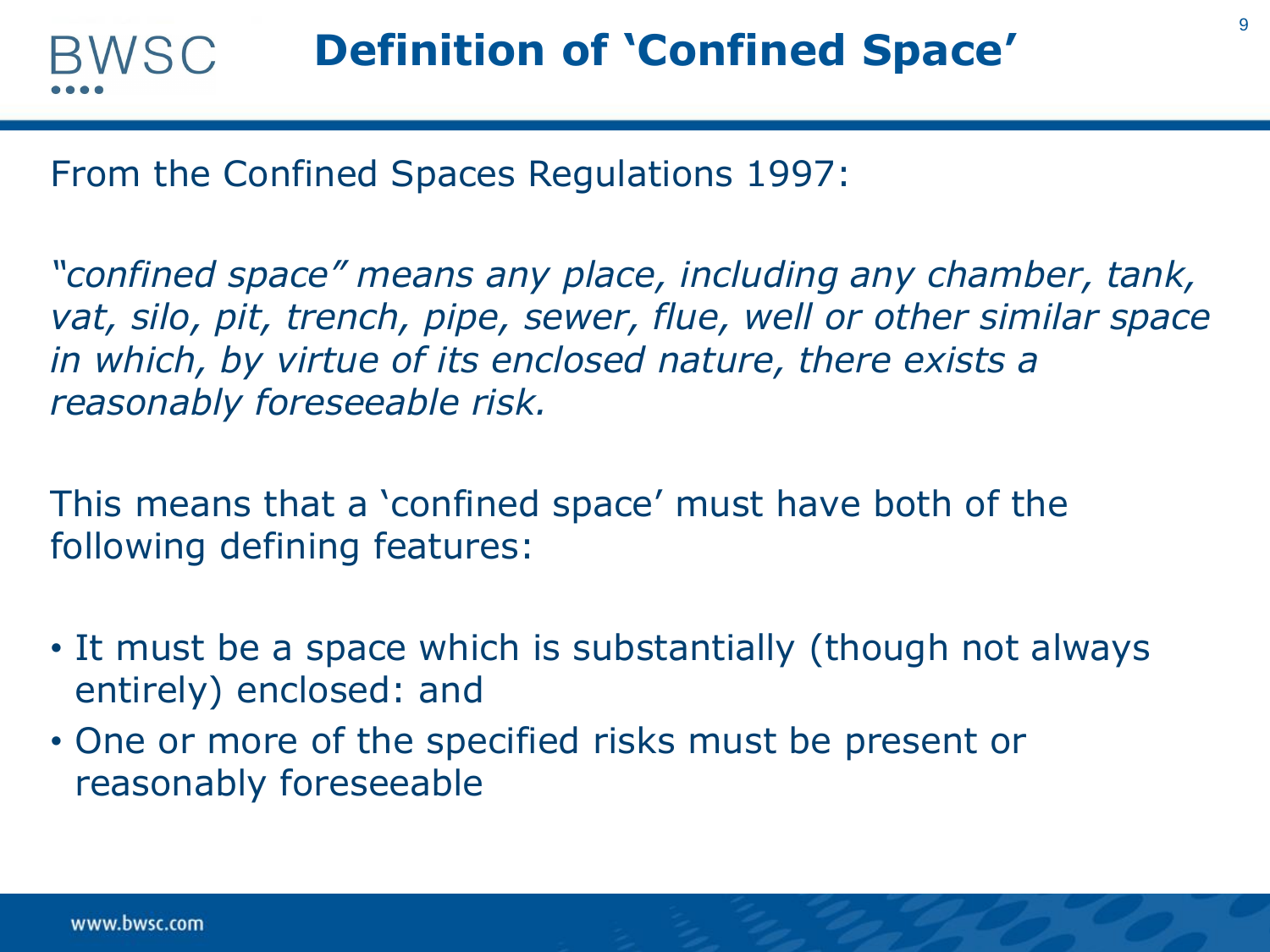#### **Definition of "Specified Risk"**WSC

"Specified Risk" means a risk of:

- Serious injury to any person from a Fire or explosion
- Loss of consciousness of any person arising from an increase in body temperature
- Loss of consciousness of any person arising from gas, fume, vapour or lack of oxygen
- The drowning of any person arising from the increase in the level of liquid
- The asphyxiation of any person arising from a free flowing solid or the inability to reach a respirable environment due to entrapment by a free flowing solid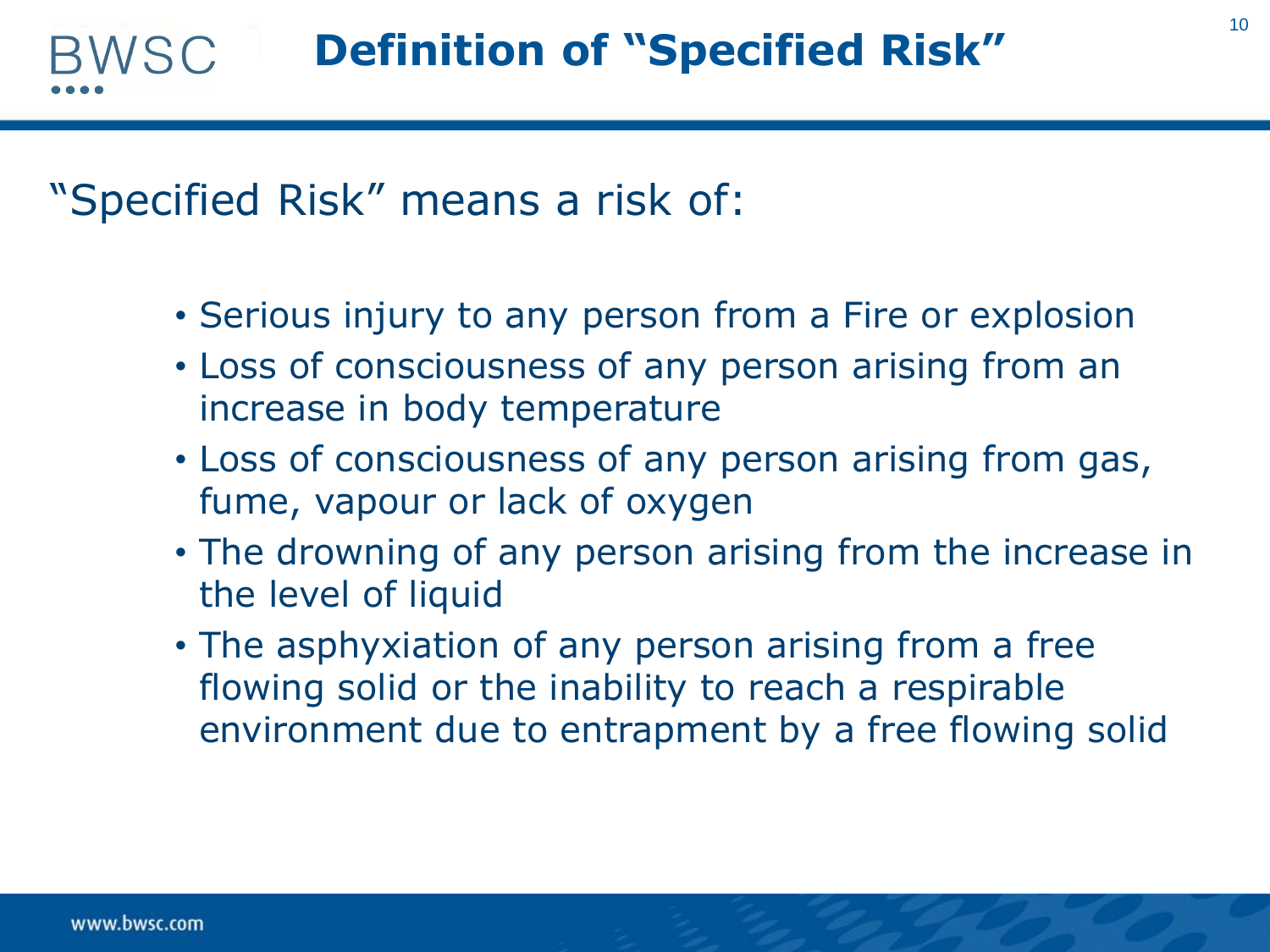# **Is the area a confined space?**

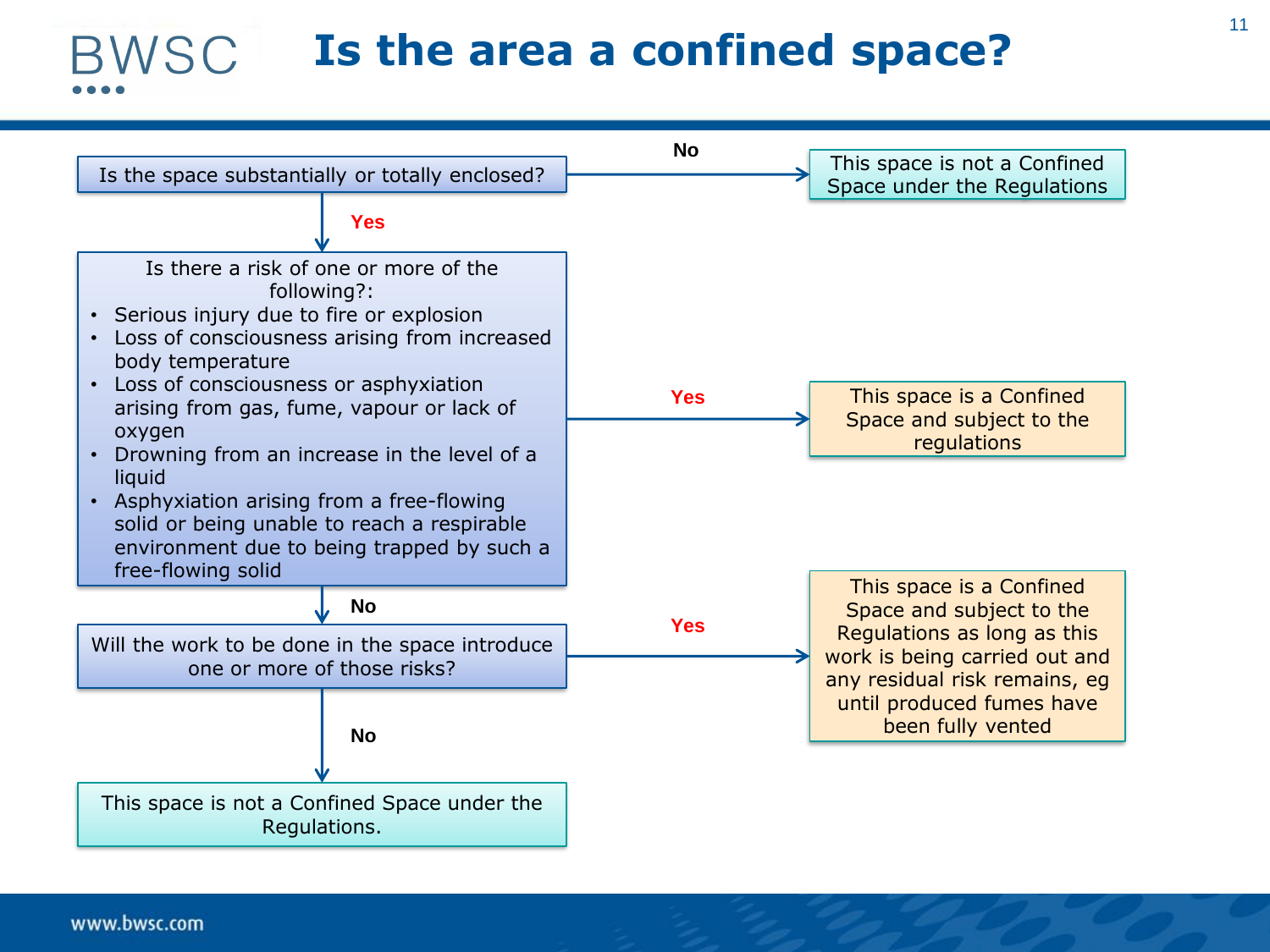12

An enclosed space may not be a Confined Space but could become one as a result of the type of work:

- Welding that would consume some of the oxygen
- A spray booth during paint spraying
- Using chemicals for cleaning which can add contaminants

Consideration shall also be given to Fire Protection systems (e.g. Inergen) which can affect oxygen levels if activated during the course of the work

In such cases, the space may become a Confined Space whilst the work is ongoing and until oxygen levels return to normal or contaminants disperse.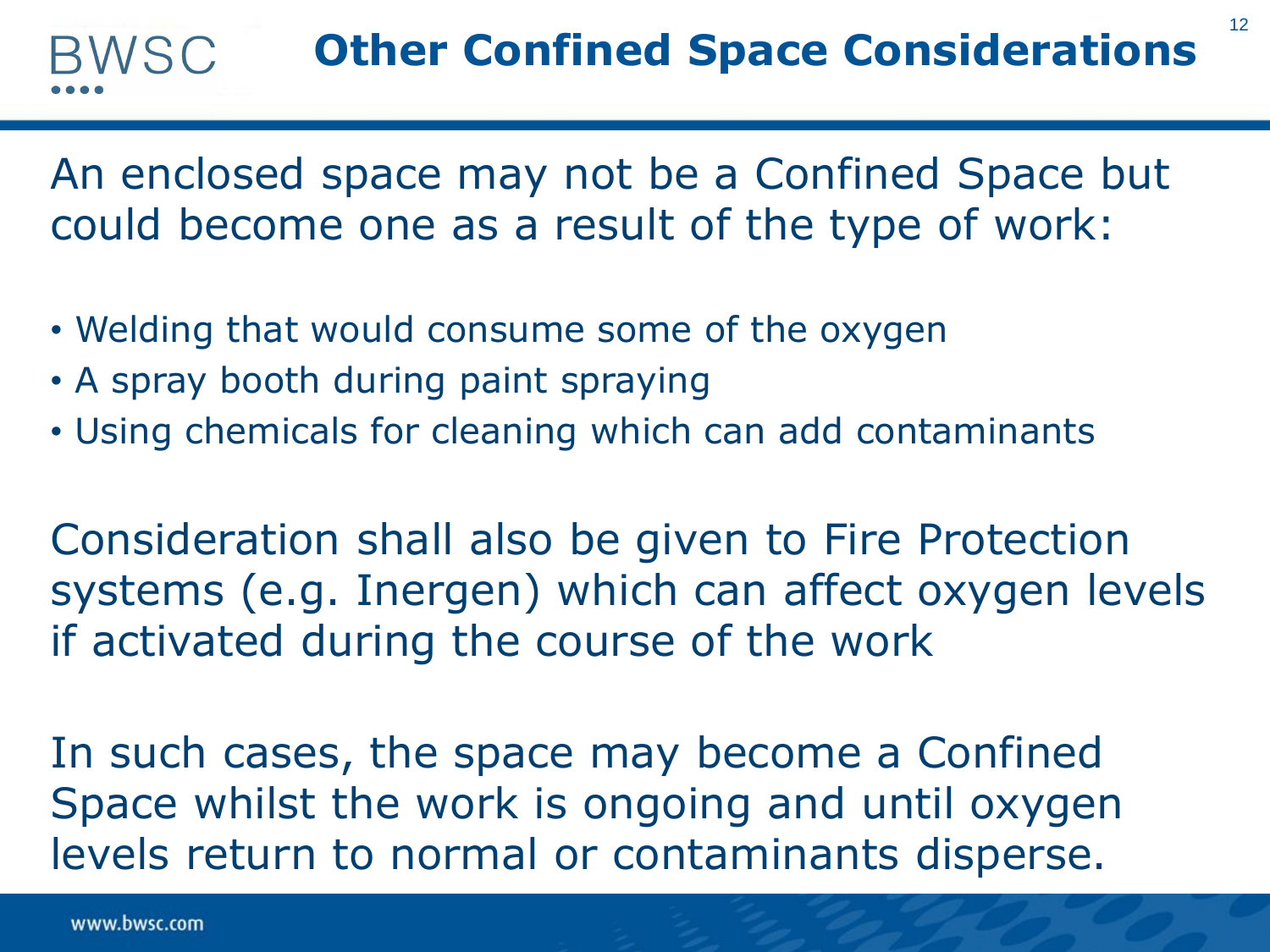#### **BWSC Other Confined Space Considerations (Continued)**

- Difficulty with access and egress especially for rescue
- Restricted space could increase risk of other injuries (eg slips/trips/falls, impact with fixed objects
- Heat stress
- Age, size and physical condition of persons carrying out the work
- Effect of respiration on the breathable atmosphere in restricted spaces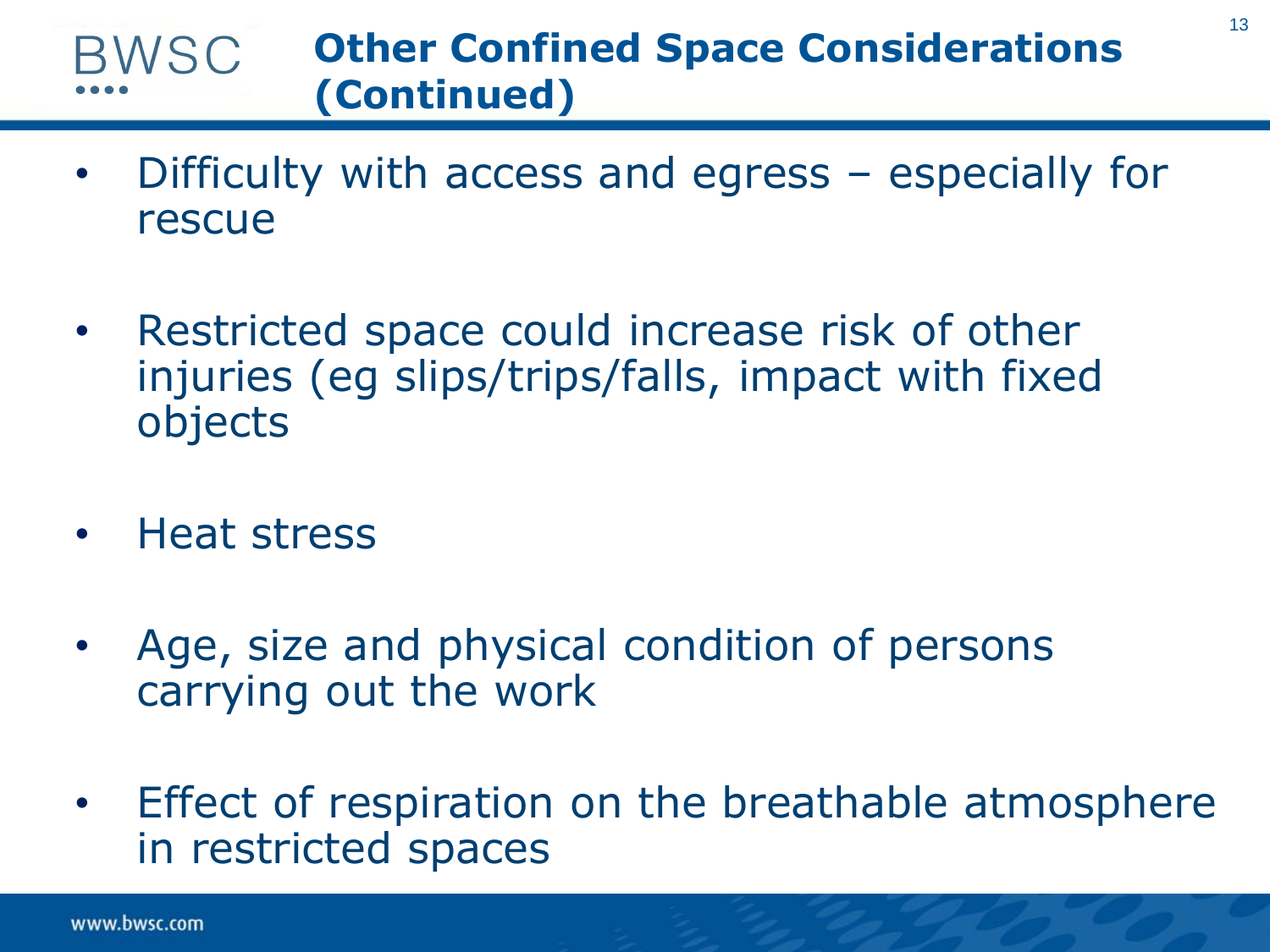- 23% Flammable risk (alarm)
- 21% Normal air level (OK)
- 19% Minimum safe Access level (alarm)
- Below 19% Judgement is impaired & heart rate increases
- Personal Gas Monitors when issued will alarm at 19% and 23%

www.bwsc.com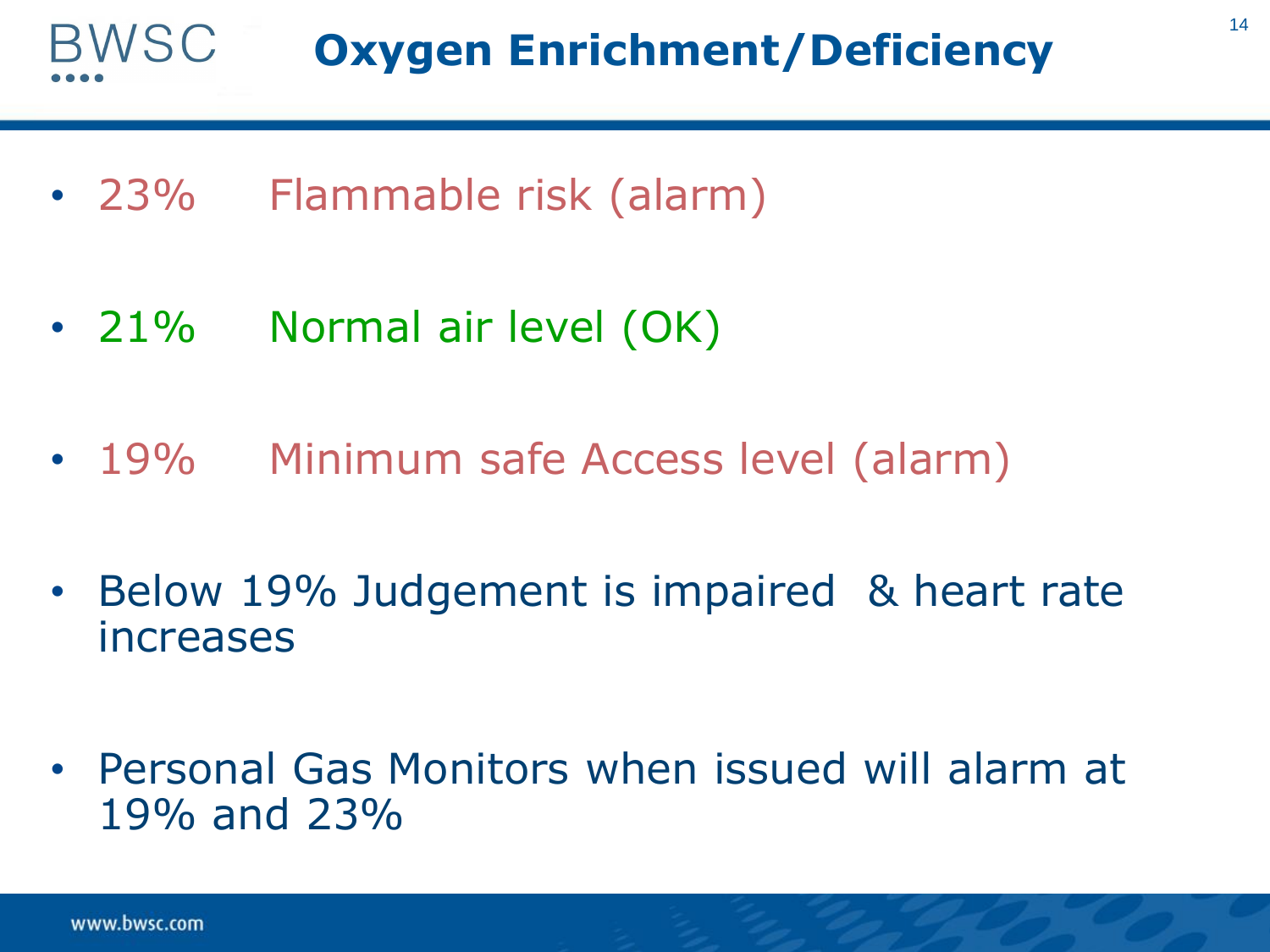# **Possible Contaminants**

# Explosive / Flammable

• Ammonia

NSC

- Butane
- Propane
- Acetylene
- Hydrogen

### **Toxic**

- Carbon Monoxide
	- $\rightarrow$  Engine Exhaust
- Carbon Dioxide
	- $\rightarrow$  Engine Exhaust -Fire Suppression
- Hydrogen Sulphide
	- $\rightarrow$  Oil/Water Drains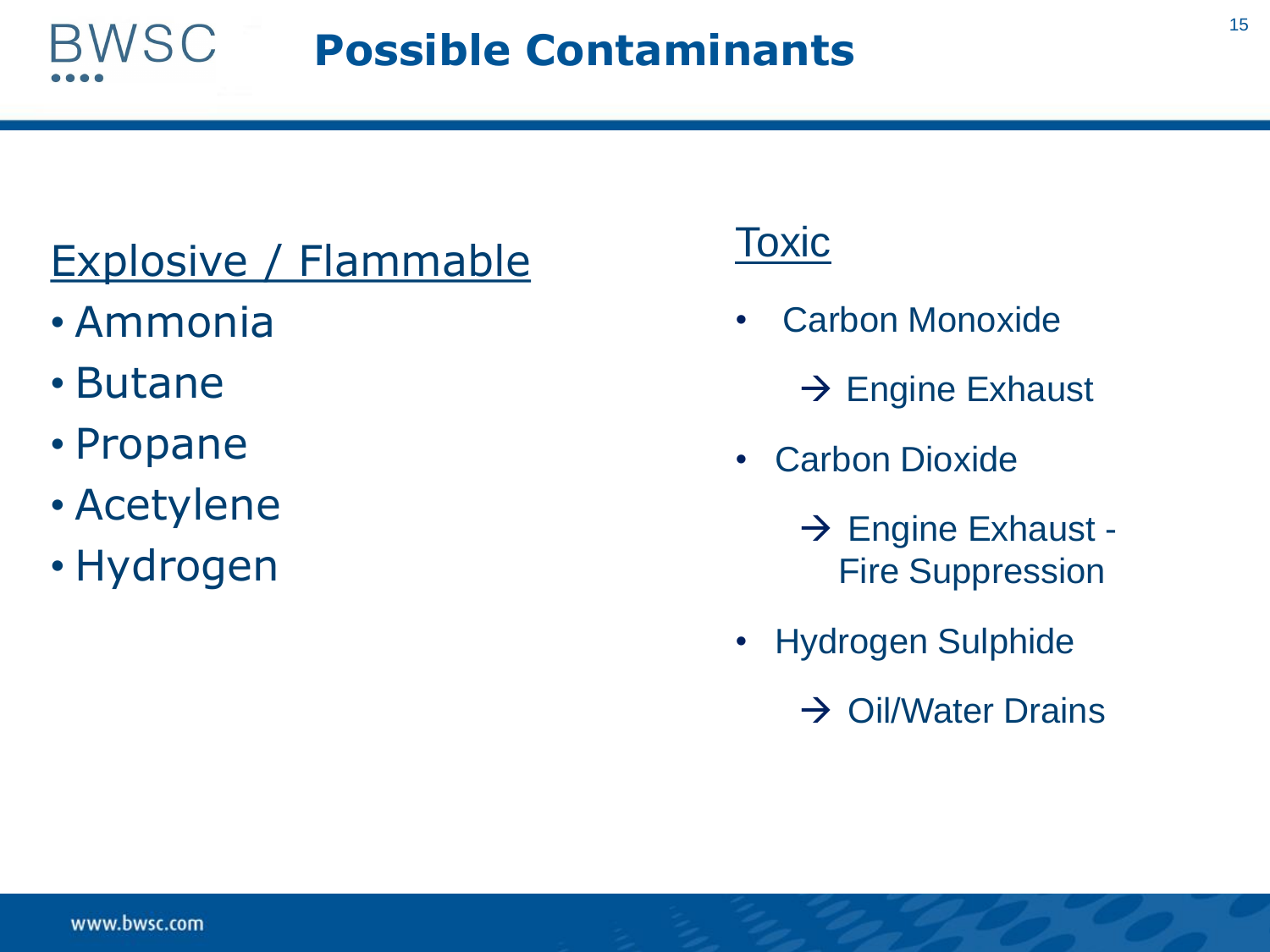Not a legal requirement. However, BWSC use classification in line with UK Water:

- **NC.1** Low risk entry with adequate natural or mechanical ventilation, simple and unobstructed access.
- **NC.2** Vertical direct unobstructed access with continuous access to man riding hoist or similar
- **NC.3** Working without an attached rescue line and away from the point of entry.
- **NC.4** Non standard entries involving complex operations which include additional risks and require specific controls and rescue arrangements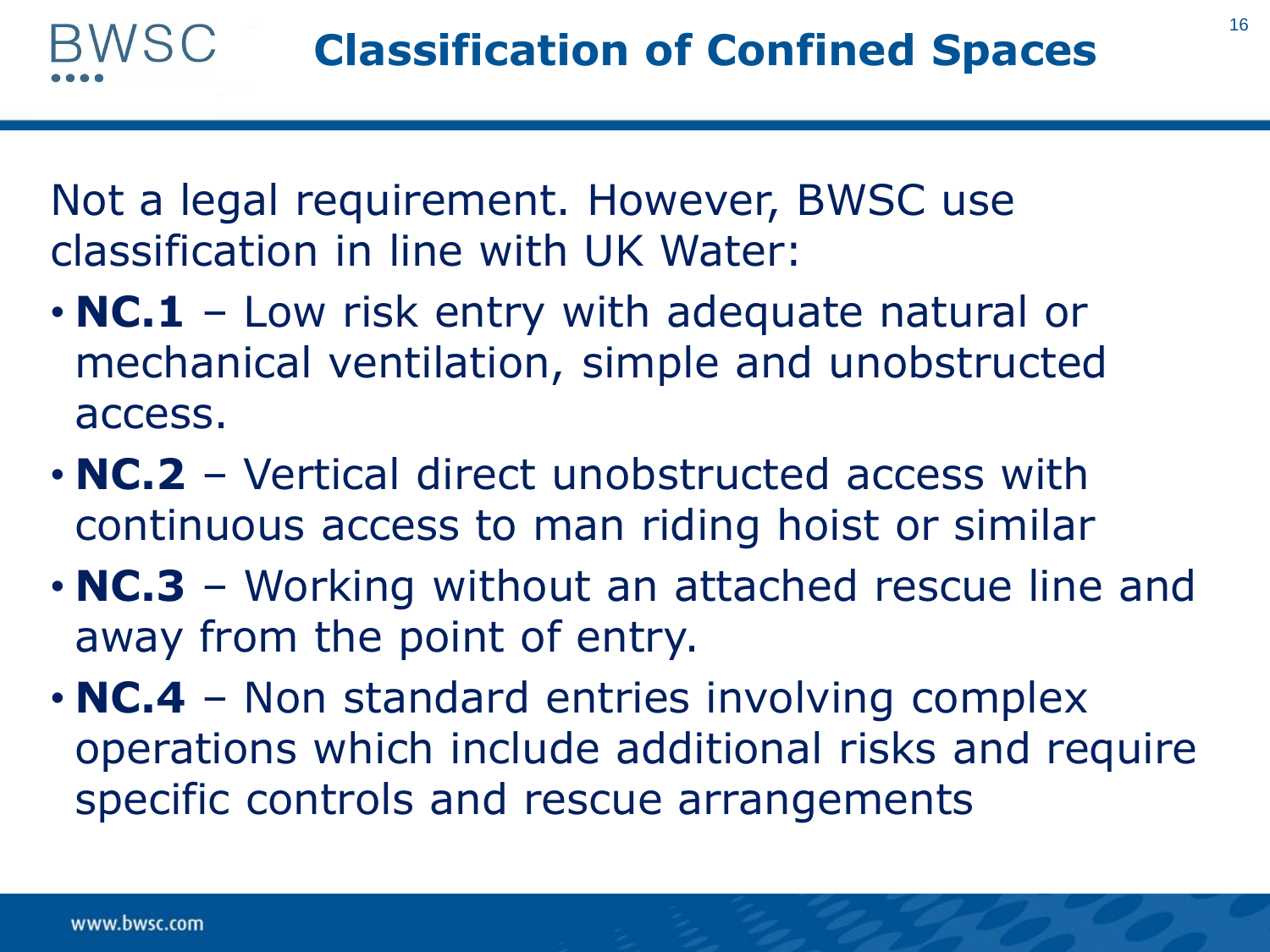### /SC **BWSC Training Requirements for Entry into Confined Spaces**

All personnel entering Confined Spaces shall have completed the following as a minimum:

|             | <b>BWSC Confined</b><br><b>Space</b><br><b>Procedures</b><br><b>Training</b> | <b>External</b><br><b>Accredited</b><br><b>Medium Risk</b><br><b>Confined Space</b><br>course in last 3<br><b>Years</b> | <b>External</b><br><b>Accredited</b><br><b>High Risk</b><br><b>Confined Space</b><br>course in last 3<br><b>Years</b> |
|-------------|------------------------------------------------------------------------------|-------------------------------------------------------------------------------------------------------------------------|-----------------------------------------------------------------------------------------------------------------------|
| NC.1        | Yes                                                                          | $Yes*$                                                                                                                  |                                                                                                                       |
| <b>NC.2</b> | Yes                                                                          | $Yes*$                                                                                                                  |                                                                                                                       |
| NC.3        | Yes                                                                          | Yes                                                                                                                     |                                                                                                                       |
| NC.4        | Yes                                                                          |                                                                                                                         | Yes                                                                                                                   |

\*External Accredited Medium Risk Confined Space training required if Risk Assessment requires Escape BA and/or specialist confined space equipment (e.g. harness/tripod)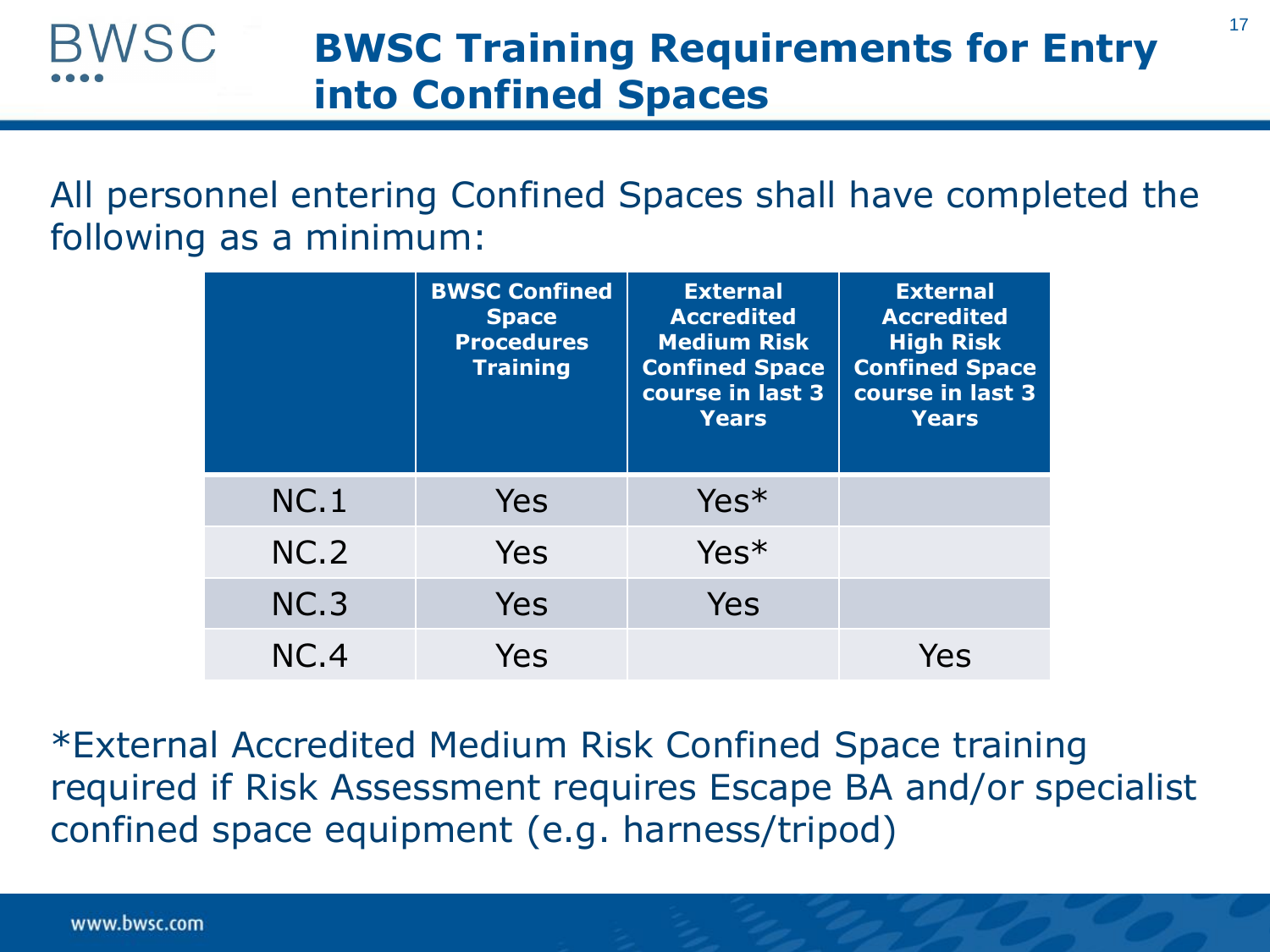- BWSC staff, can enter Confined Spaces NC1, NC2 & NC3 subject to completion of training, as required, and assessment of fitness for such work.
- Under **NO** circumstances, will BWSC staff enter Confined Spaces NC4 – specialist companies will be contracted to carry out such work.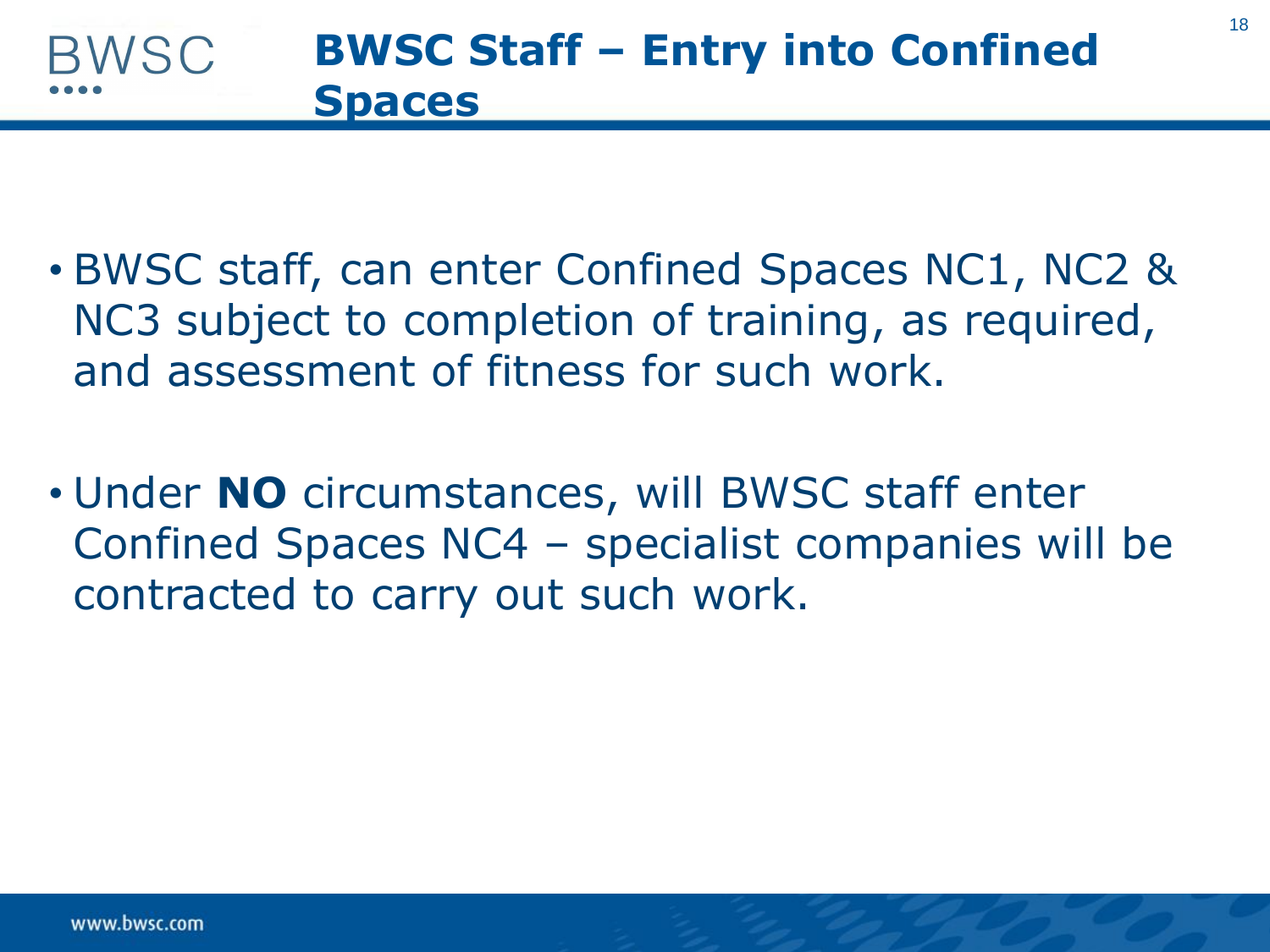### **Confined Space Rescue Arrangement Identification**

- All BWSC Generation Services UK Ltd locations have assessed the risks associated with access and egress into, and work within their known/identified **Confined Spaces**
- Rescue arrangements appropriate to a particular Confined Space and work have been identified and listed in a **Confined Space** Matrix unique to that location
- You do not always need to have a Rescue Team to enter a **Confined Space**. This is determined by discussions with the **Acceptor – Confined Space**, **Safety Controller** and the person requesting the work, with knowledge of site specifics from all parties (Risk Assessment).

**BWSC**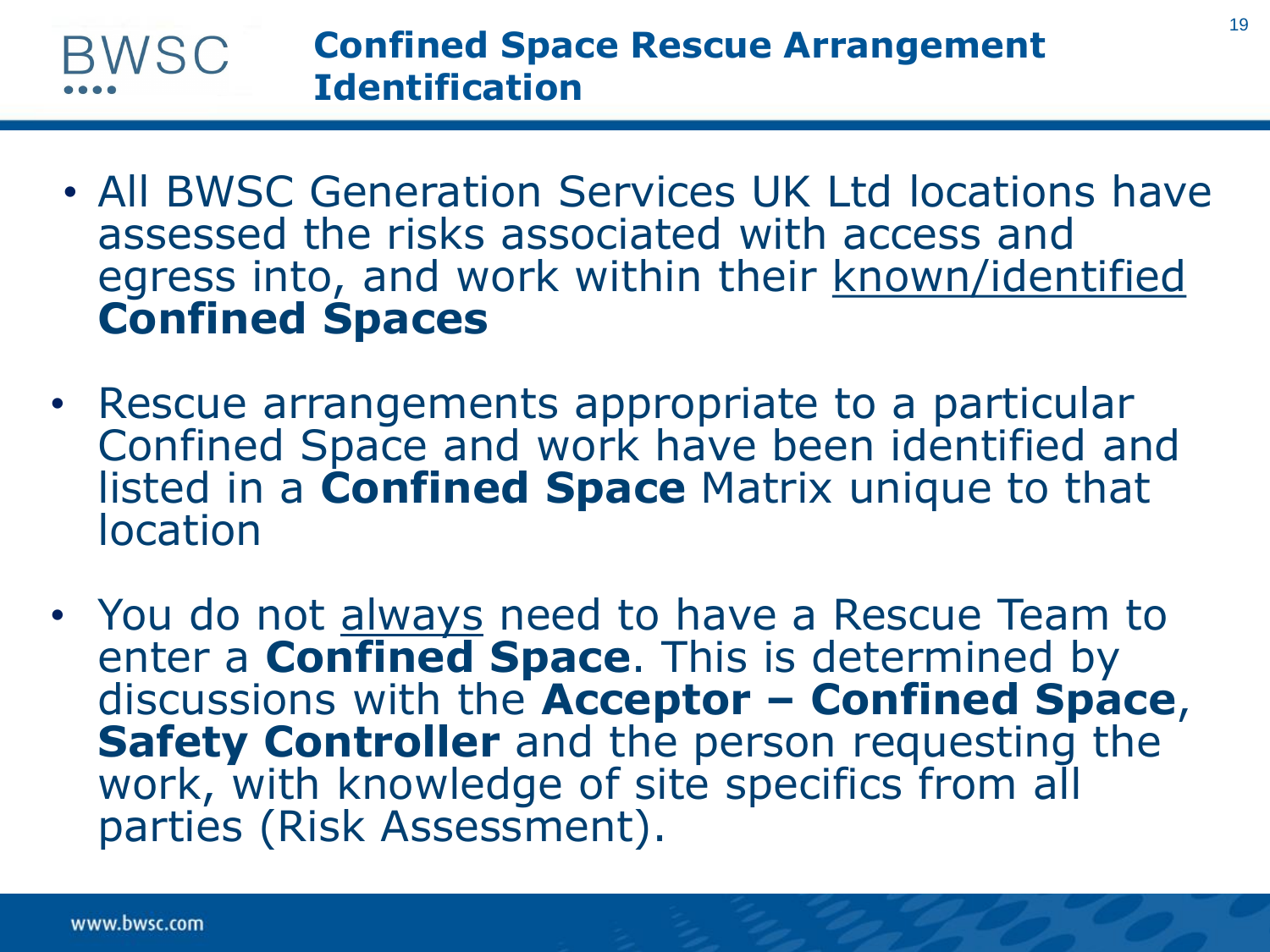

- The **Safety Controller** has the authority to upgrade these arrangements to a higher level after assessing the work area and activity
- During major outages the location may decide to have a rescue team available for extended periods depending upon the level of **Confined Space** activity 7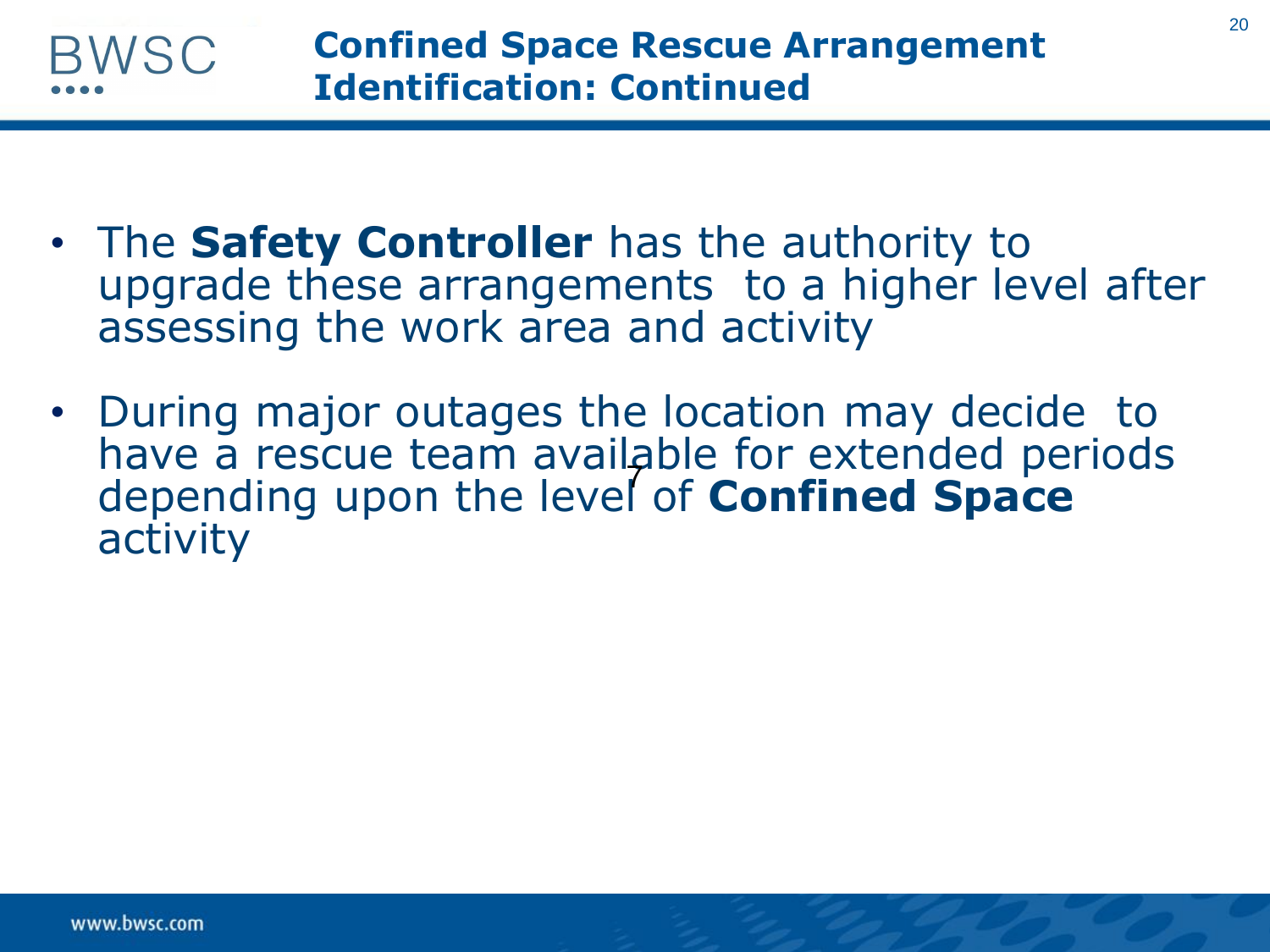21

- ALL NC4 Confined Space entries at BWSC sites shall require a fully qualified (externally provided) rescue team to be present at site for the duration of all entries.
- Where determined via Risk Assessment or required by the Safety Controller, a fully qualified (externally provided) rescue team shall be available at site for the duration of all entries to NC2 and NC3 Confined Spaces.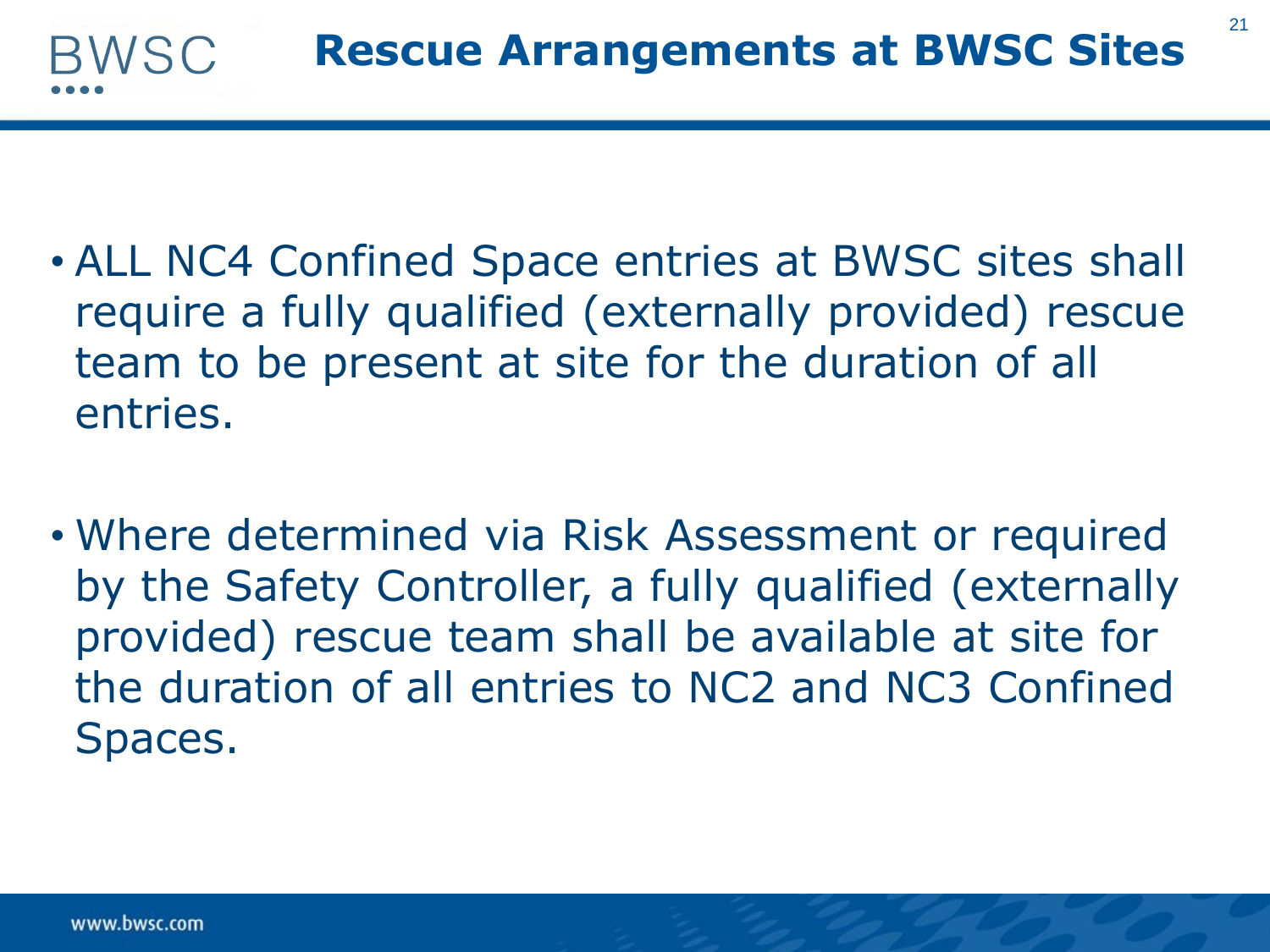- **Confined space Access preparation** WSC
	- After review of RAMS the **Safety Controller** identifies the required safety precautions and applies them to achieve **Safety From the System if required.**
	- All/any tasks required for the final **Confined Space** Access are broken down into individual tasks and the correct **Safety Document** issued accordingly.
	- The **Safety Controller** arranges, where reasonably practicable, for all Access points to be Locked & Safety Tagged in the open position
	- The **Safety Controller**, with reference to the **Confined Space Matrix**, decides upon the required rescue arrangements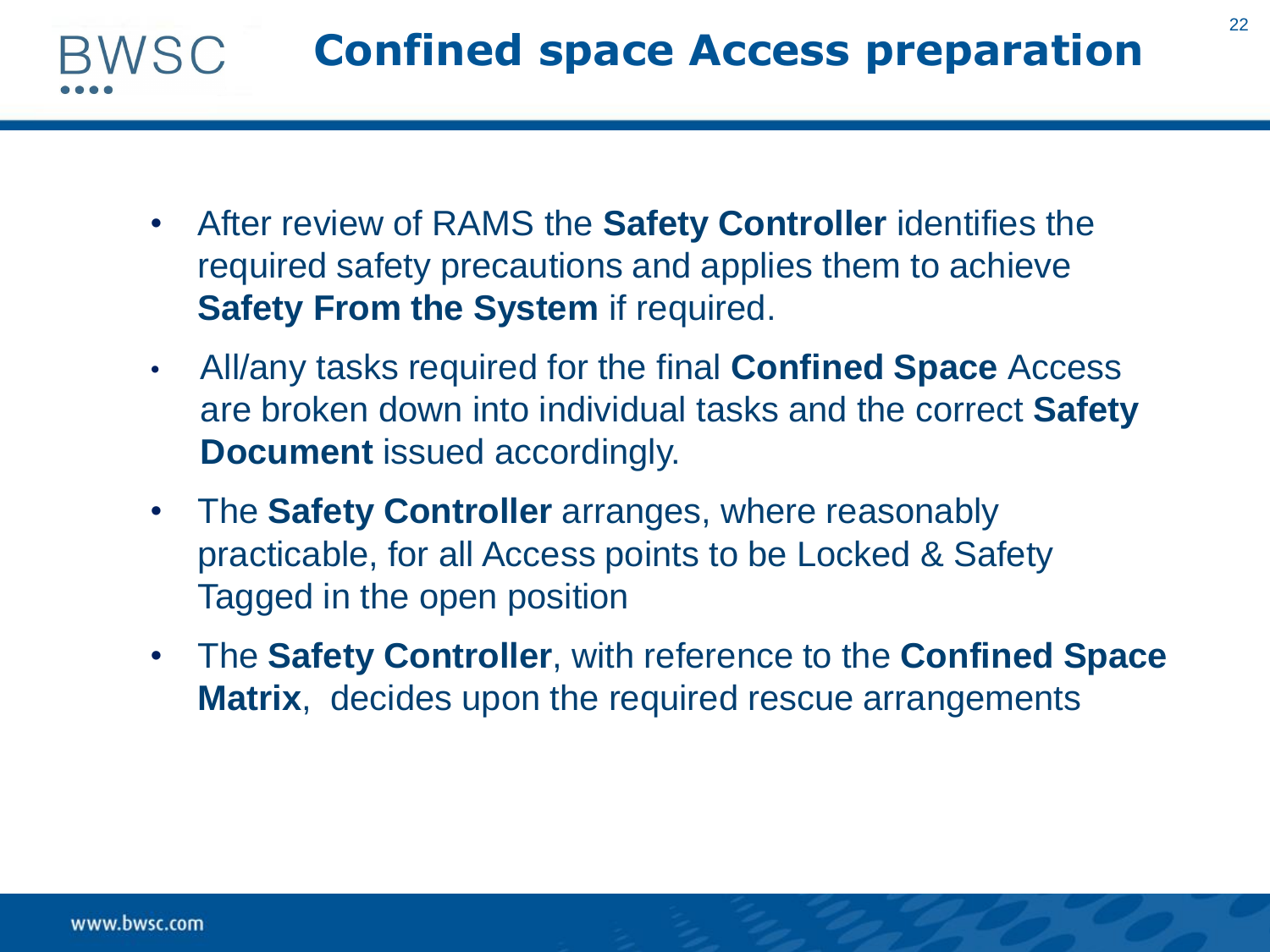#### **Confined space Access preparation BWSC continued**

- When the **Safety Controller** has decided that an atmosphere test of the **Confined Space** is required it is carried out by an **Appointed Person**
- The **Appointed Person** must follow the same access/egress rules and procedures as everyone else if he needs to enter the **Confined Space** to carry out the Atmosphere test: - this means he must have a **Safety Document** permitting Access for the test and the rescue arrangements must be in place
- When an atmosphere test is required the **Appointed Person**  will carry out the test and produce a **Gas Free Certificate**  (GFC)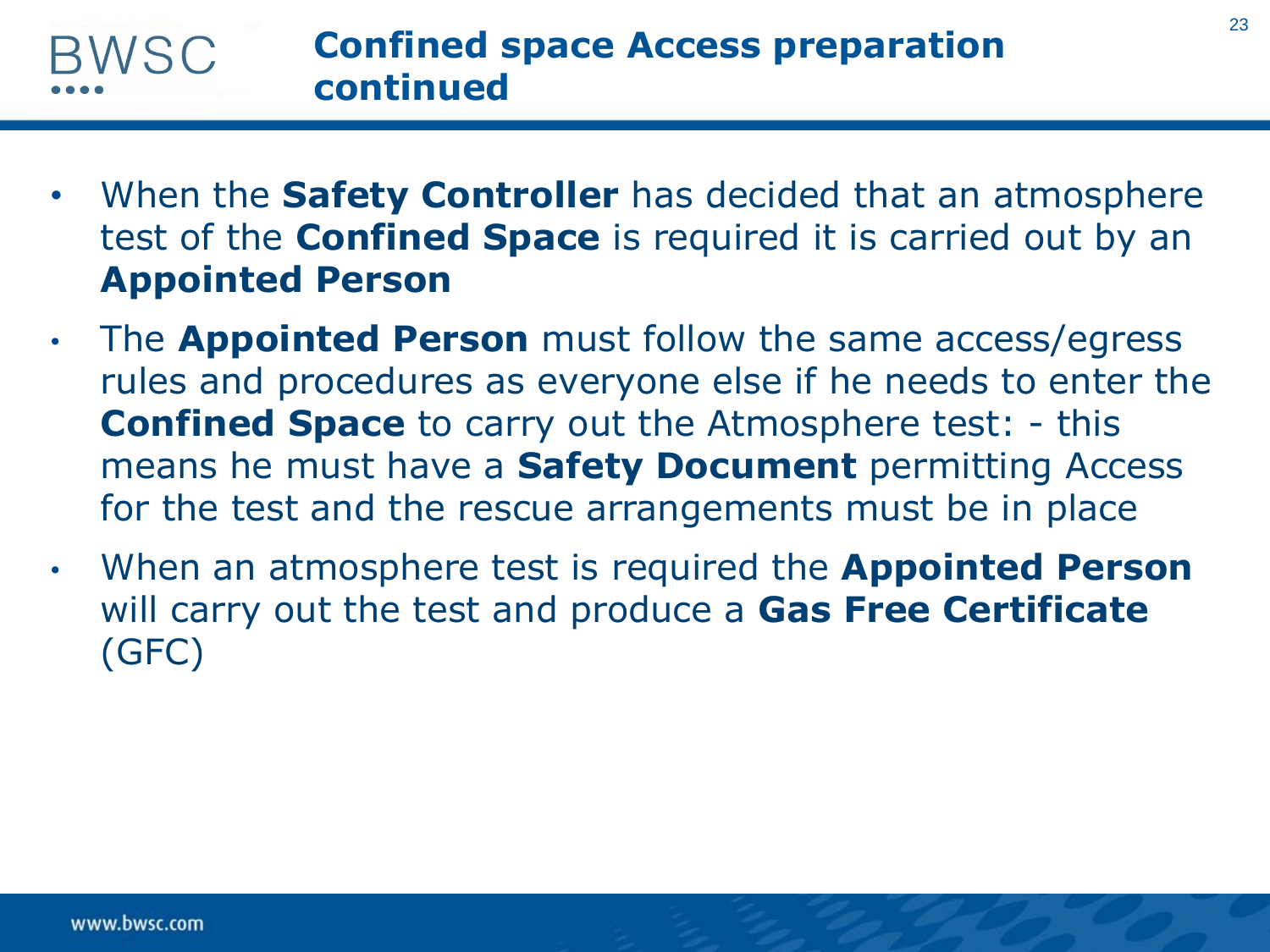

- The **Appointed Persons** signature on the **Gas Free Certificate** signifies the **Confined Space** has been found free of harmful gases/ vapour's
- The **Safety Controller** attaches a copy of the **Gas Free Certificate** to the **Safety Document**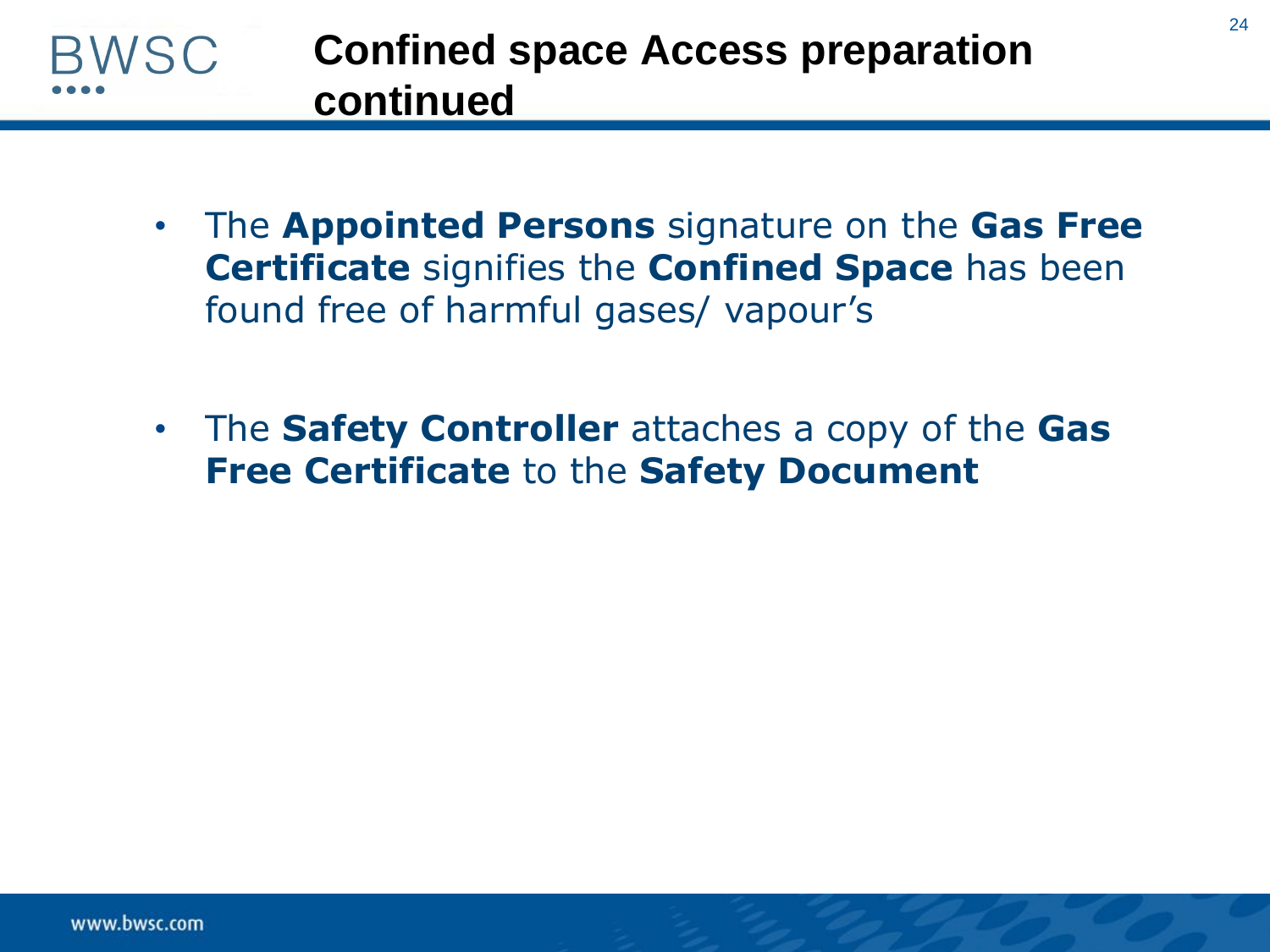| <b>BWSC</b> |  | <b>Gas Free Certificate</b> |
|-------------|--|-----------------------------|
| .           |  |                             |

|                                                                                                                                                                                                                                   | <b>SLEAFORD RENEWABLE ENERGY</b><br>PLANT - GAS FREE CERTIFICATE |  |
|-----------------------------------------------------------------------------------------------------------------------------------------------------------------------------------------------------------------------------------|------------------------------------------------------------------|--|
| ion Services UK LTD<br>nergy Plan                                                                                                                                                                                                 | (SMI/HSE/SR/019/SL)                                              |  |
|                                                                                                                                                                                                                                   | <b>Cert No</b>                                                   |  |
| Confined Space I dentification                                                                                                                                                                                                    |                                                                  |  |
|                                                                                                                                                                                                                                   |                                                                  |  |
|                                                                                                                                                                                                                                   |                                                                  |  |
| Hazards Anticipated                                                                                                                                                                                                               |                                                                  |  |
|                                                                                                                                                                                                                                   |                                                                  |  |
|                                                                                                                                                                                                                                   |                                                                  |  |
|                                                                                                                                                                                                                                   |                                                                  |  |
|                                                                                                                                                                                                                                   |                                                                  |  |
| Tests carried out and results                                                                                                                                                                                                     |                                                                  |  |
|                                                                                                                                                                                                                                   |                                                                  |  |
|                                                                                                                                                                                                                                   |                                                                  |  |
|                                                                                                                                                                                                                                   |                                                                  |  |
|                                                                                                                                                                                                                                   |                                                                  |  |
|                                                                                                                                                                                                                                   |                                                                  |  |
| Precautions to be carried out                                                                                                                                                                                                     |                                                                  |  |
|                                                                                                                                                                                                                                   |                                                                  |  |
|                                                                                                                                                                                                                                   |                                                                  |  |
|                                                                                                                                                                                                                                   |                                                                  |  |
|                                                                                                                                                                                                                                   |                                                                  |  |
|                                                                                                                                                                                                                                   |                                                                  |  |
|                                                                                                                                                                                                                                   | This Certificate is valid Until                                  |  |
|                                                                                                                                                                                                                                   |                                                                  |  |
| THE ABOVE CONFINED SPACEHAS BEEN TESTED AS DESCRIBED ABOVE. THE ATMOSPHERE WITHIN IS FREE OF HARMFUL GASES AND<br>VAPOURS AND WILL SUPPORT RESPIRATION WITHOUT THE USE OF BREATHING EQUIPMENT , SUBJECT TO THE PRECAUTIONS LISTED | ABOVE BEING TAKEN                                                |  |
|                                                                                                                                                                                                                                   |                                                                  |  |
|                                                                                                                                                                                                                                   |                                                                  |  |
|                                                                                                                                                                                                                                   |                                                                  |  |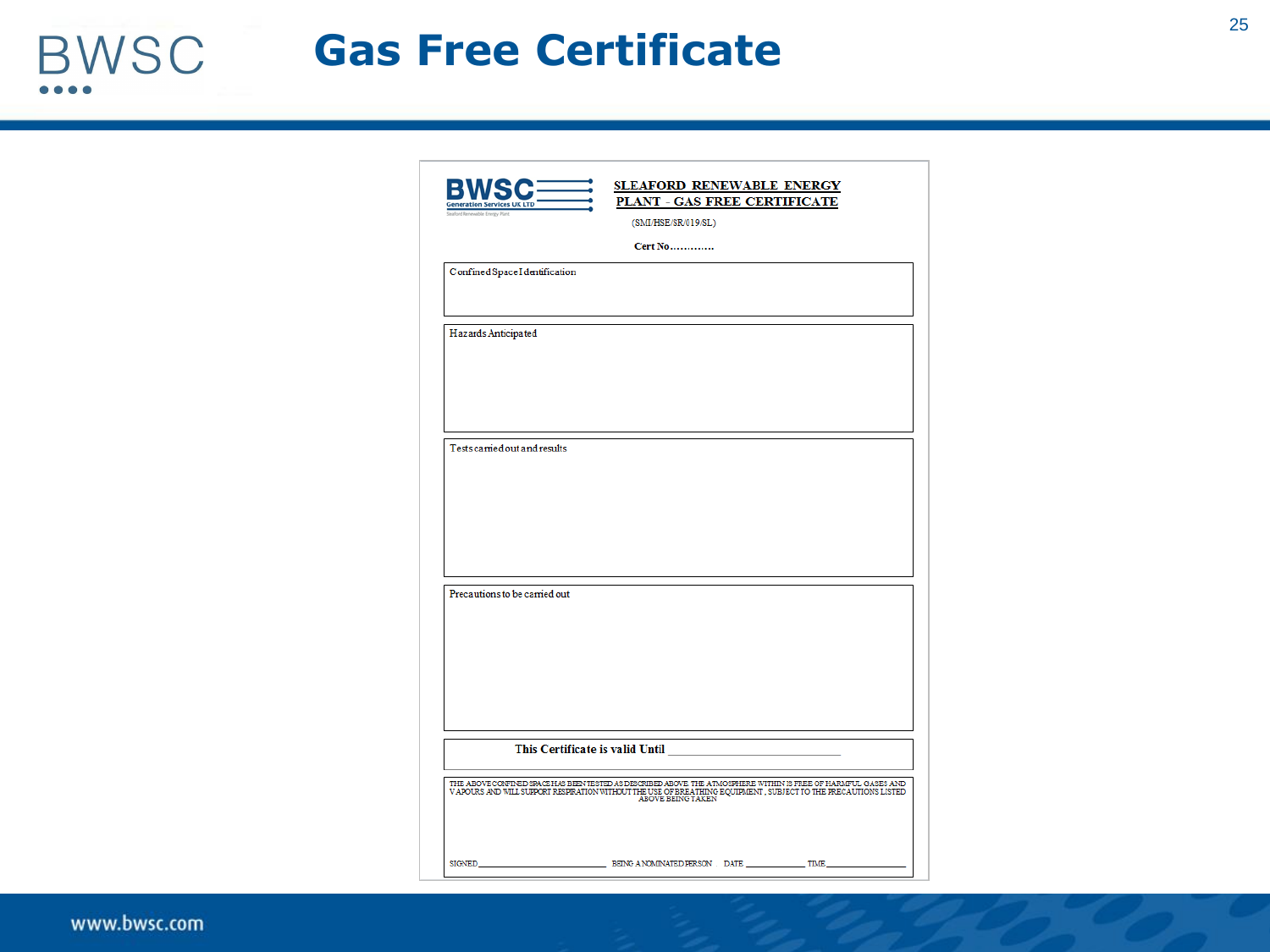### Confined space Access preparation WSC continued

- The **Safety Controller** prepares a **Safety Document** for access/egress and details on the **Safety Document** the rescue arrangements to be in place
- The **Safety Controller** completes Part A of the **Confined Space Notice**
- The **Appointed Person** completes Part B of the **Confined Space Notice**
- The **Safety Controller** arranges for a **Confined Space Notice** to be posted at **ALL** points that access and egress will be allowed and controlled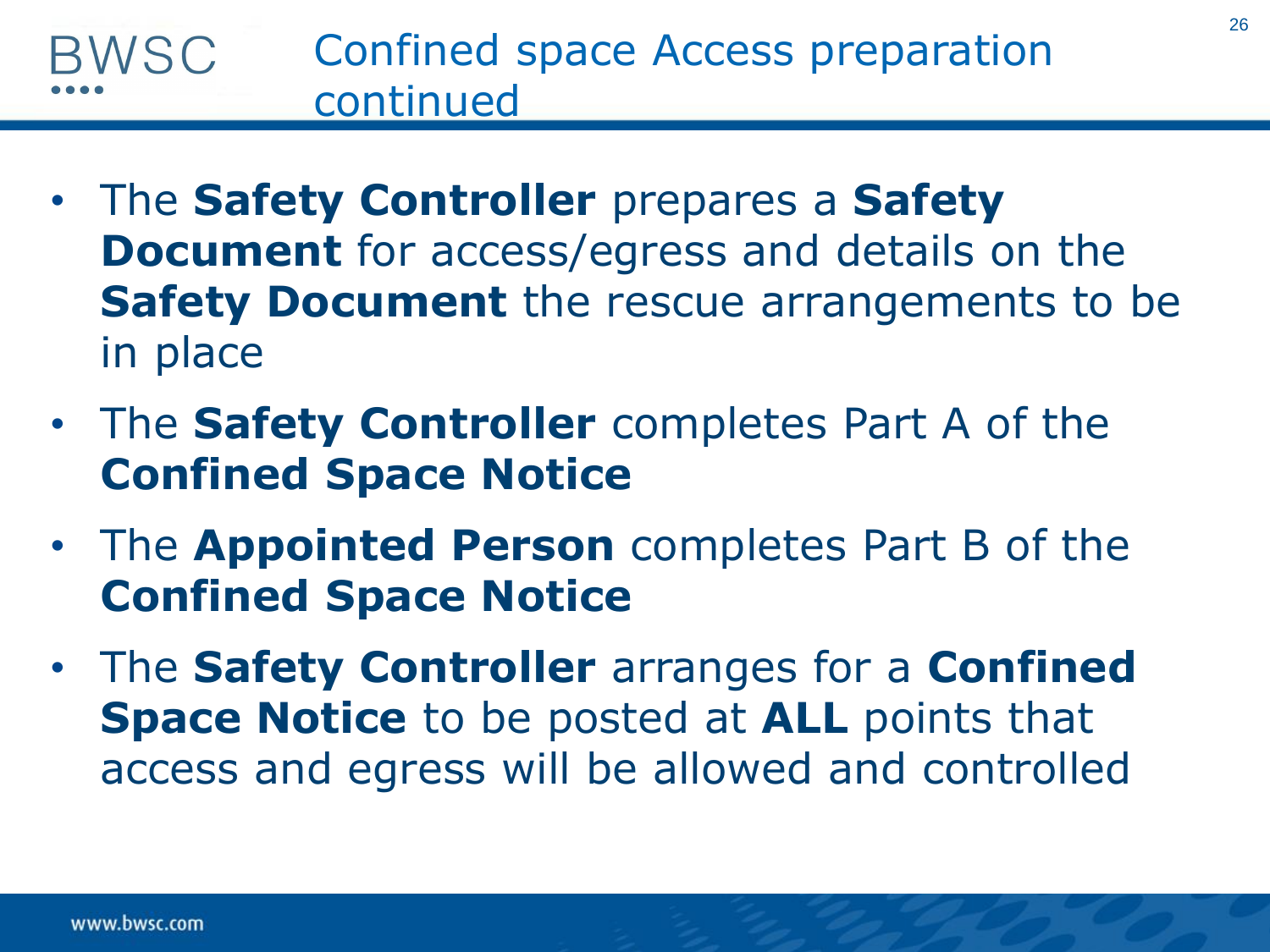### **Confined Space Notice**BWSC

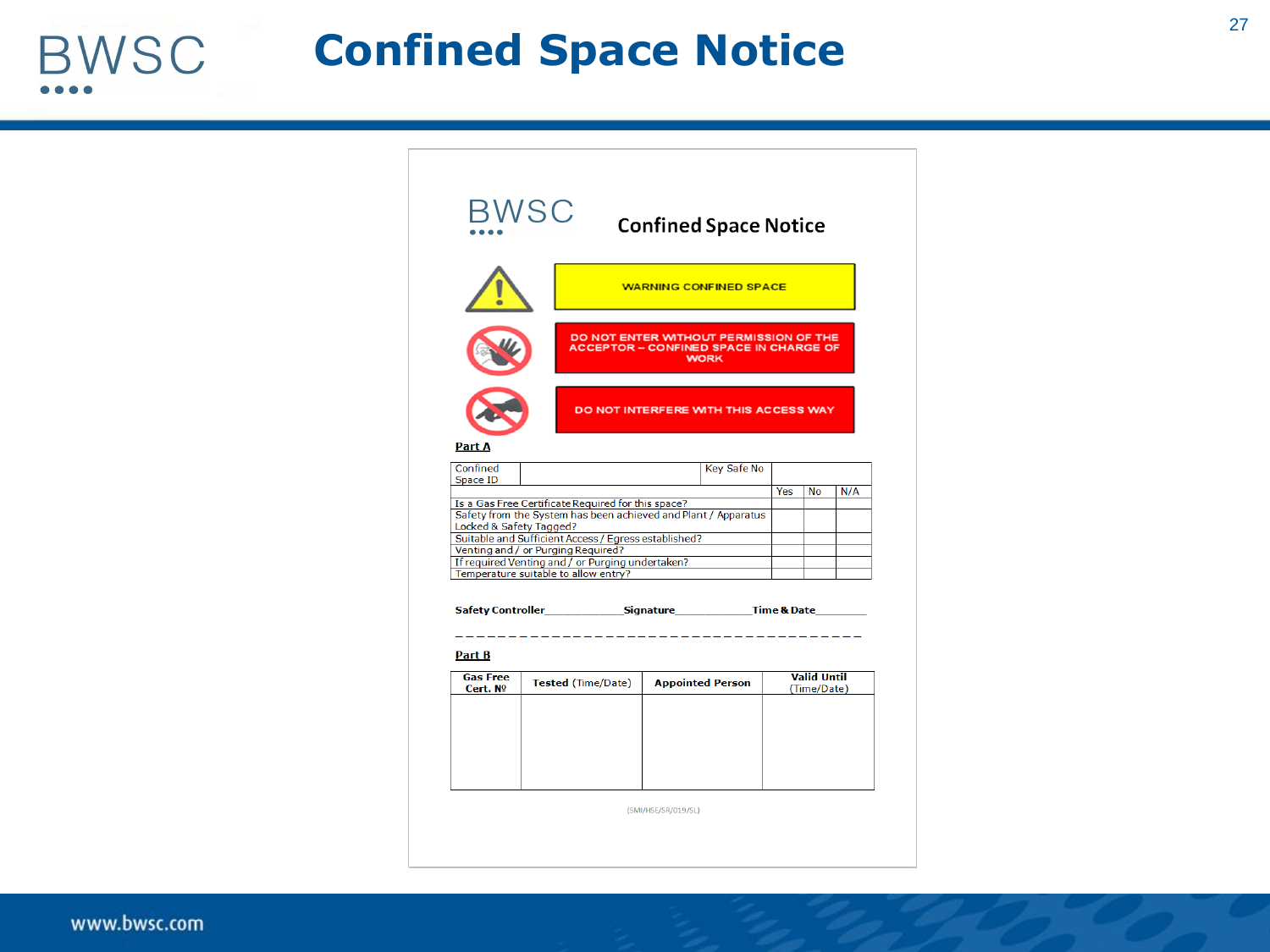**VSC** 

- **Access into a Confined Space**
- Persons shall not enter the **Confined Space** until :
	- They have the permission of the **Acceptor – Confined Space** in charge of the work who holds a valid Safety Document for the work
	- They are trained and have been assessed in the BWSC Generation Services UK Ltd **Confined Space** procedures
	- A **Confined Space Notice** is posted at the access point confirming that a valid Gas Free Certificate (GFC) is in force.
	- A **Confined Space** trained **Standby Man** must be outside the space with the knowledge of how to raise the alarm.
	- Adequate lighting is available within the Confined Space.
- The **Acceptor – Confined Space** in charge of the working party must ensure that a record of all persons in the **Confined Space** is maintained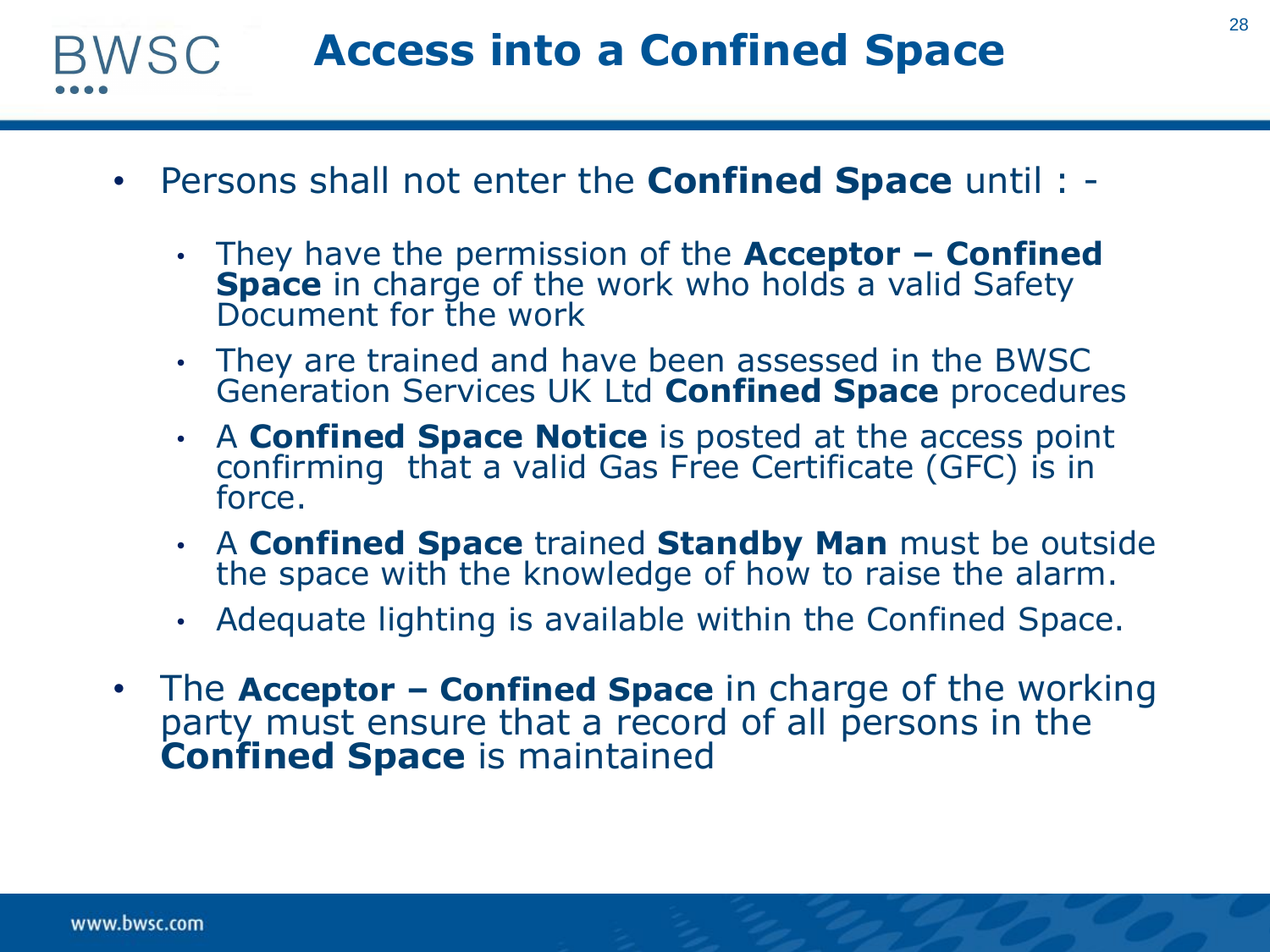#### **Working within a Confined Space**BWSC

- Work processes that create hazards such as the generation of fumes or depleting of oxygen must be detailed on the Risk Assessment / Method Statement along with the controls to be in place for dealing with them
- Gas cylinders or electric welding generators shall never be taken into a **Confined Space**
- Welding hoses must be routed carefully to avoid damage
	- Short breaks < 30 minutes gas off at bottles
	- Longer breaks >30 minutes torch/hoses to be removed or disconnected at bottles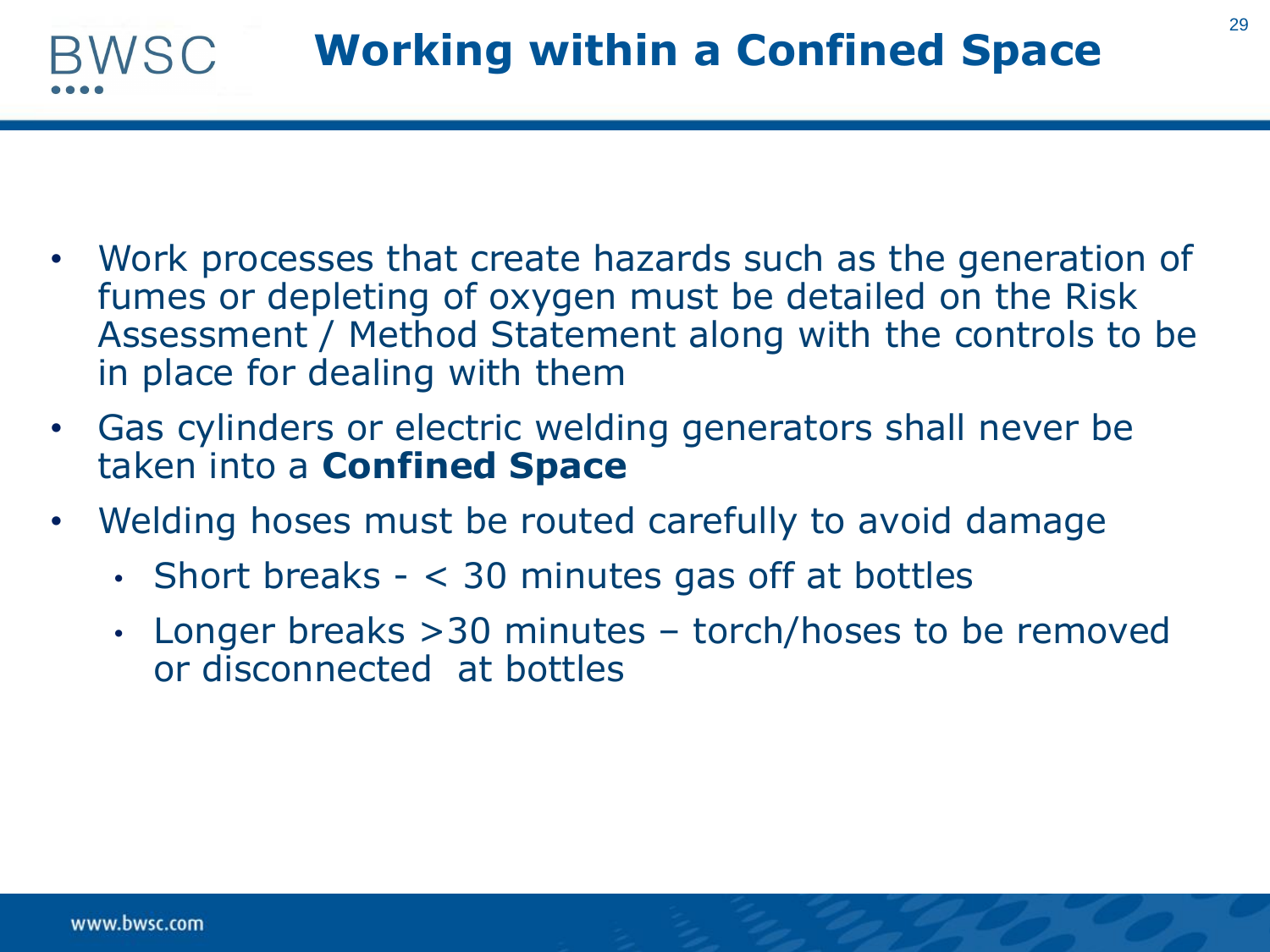### **Working within a Confined Space**  BWSC. **Continued…..**

- Except in an emergency only enter or leave the **Confined Space** by the dedicated access/egress point where the Standby Man is in attendance
- In an emergency:
	- Leave the **Confined Space** by the most appropriate egress point
	- Report your egress from the **Confined Space** immediately to the Standby Man
- Forced ventilation arrangements, when employed, shall be alarmed on failure or continually monitored by persons who can immediately contact the Standby Man to withdraw all personnel
- If the **Gas Free Certificate** (GFC) expires, everyone must leave the **Confined Space**.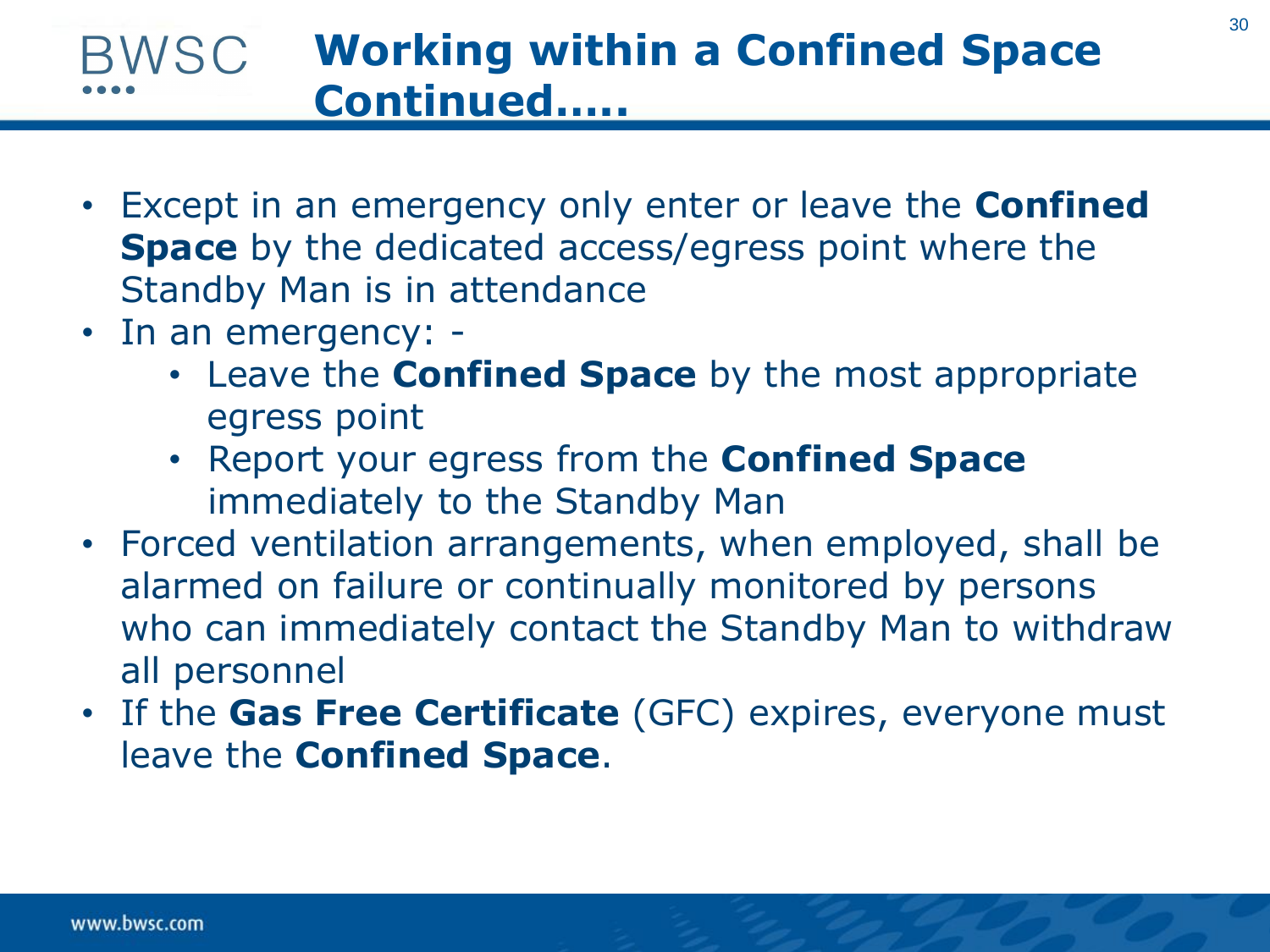- Adequate access, egress and lighting must be provided:
	- Torches must be carried by the working party in case of primary lighting failure.
- It is the responsibility of the **Standby Man** to ensure that the access and egress remains free from obstruction at all times.
- Final Closure of the Confined Space will be completed by a suitably trained person to ensure no persons, tools or equipment remain inside.